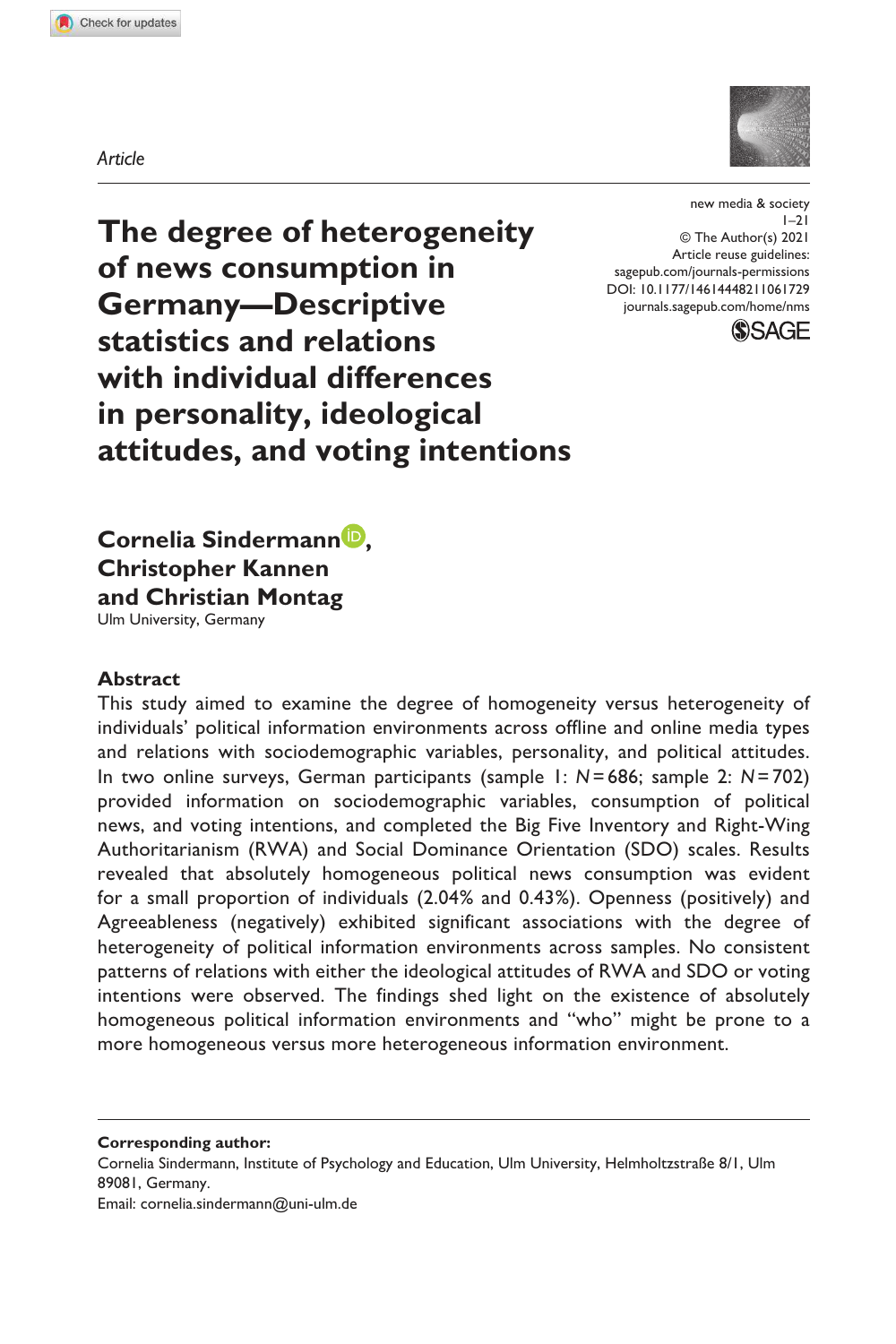#### **Keywords**

Echo chamber, filter bubble, homogeneous information environment, ideological attitudes, news consumption, personality, political news, voting

# **Introduction**

So-called filter bubbles and echo chambers generate much discussion in the mass media and scientific literature. In relation to political views, some experts fear that an environment containing homogeneous information can reduce the consumption of alternative viewpoints, contribute to the polarization of an individual's opinions, and, more broadly, constitute a threat to democracy at large (Bozdag and van den Hoven, 2015; Sunstein, 2004). Other experts, however, disagree and question the existence and/or negative effects of homogeneous information environments (e.g. Noor, 2017). In line with this disagreement, research in this area has been inconclusive. The present study aimed to contribute empirical data to the ongoing discussions by investigating (1) the degree of homogeneity versus heterogeneity of political news consumption by individuals across various offline and online media types, using a dimensional approach, (2) who is more or less prone to consume more homogeneous versus more heterogeneous political news, and (3) whether the degree of homogeneity versus heterogeneity of one's political news consumption is associated with ideological attitudes and/or voting intentions. Given the background of the replication crisis in psychology, and in order to produce robust and reliable findings (see the problems shown in the work of the Open Science Collaboration, 2015), all analyses were replicated across two independent population-based samples.

### *Homogeneous information environments*

Terms like echo chamber (Sunstein, 2004, 2007), information cocoon (Sunstein, 2006), and filter bubble (Pariser, 2011) were coined many years ago. These concepts are defined somewhat differently, and varying mechanisms contributing to their emergence have been discussed (see Supplementary Material). Nevertheless, all of the aforementioned concepts have one characteristic in common: They highlight the notion of a homogeneous information environment, in which individuals are exclusively provided with information aligned with their pre-existing attitudes. In line with this, the present study uses the term "absolutely homogeneous information environment" to describe an environment in which one is exclusively presented with homogeneous *and* attitude-consistent information.

Digital services such as social media are often singled out for criticism for unduly contributing to homogeneous information environments (Pariser, 2011; Sunstein, 2007). This is most likely due to the fact that social media platforms interactively combine the effects of algorithmic, self-selected, and social filtering (Flaxman et al., 2016; Messing and Westwood, 2012). However, there are opposing expert views that value the possibilities for information presentation and consumption via online services (Noor, 2017). While the results of some studies indicate that filtering of information on social media is associated with some degree of homogeneity of information (An et al., 2013; Bakshy et al., 2015; Flaxman et al., 2016), results also suggest that most individuals are still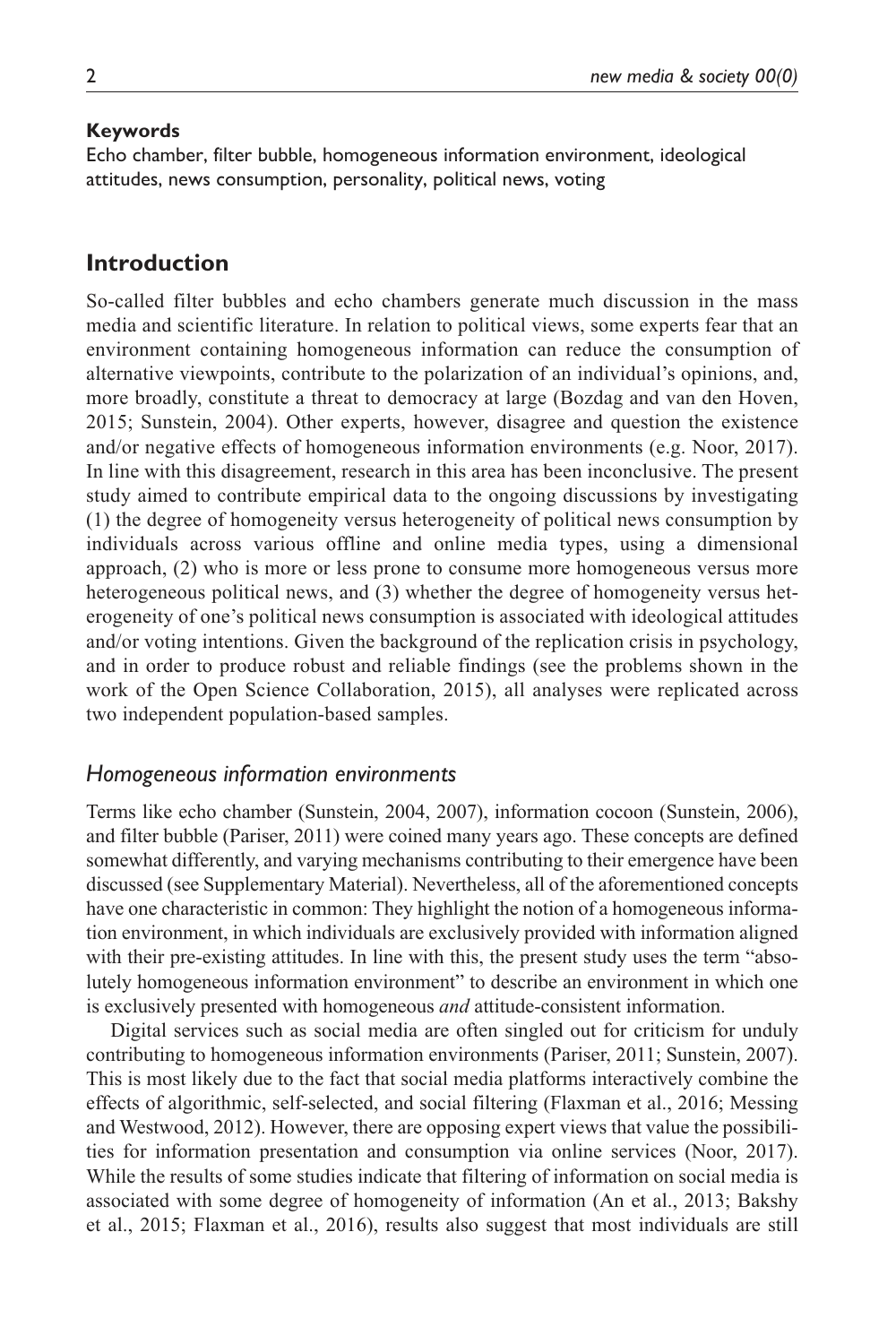exposed to counter-attitudinal information on social media and online news platforms (Bakshy et al., 2015; Flaxman et al., 2016; Gentzkow and Shapiro, 2011; Min and Wohn, 2020; Newman et al., 2017; Vaccari et al., 2016). It is, therefore, debatable whether absolutely homogeneous information environments, the concepts underlying terms such as echo chamber and filter bubble, actually exist in practice.

In addition, one needs to consider that individuals can also consume information offline where algorithmic filtering is impossible. Neglecting the influence of offline information consumption might bias the estimated degree of homogeneity of an individual's overall information environment. On that basis, a focus on online news media or social media specifically—seems insufficient.

Therefore, to investigate information environments, the present study adopts a dimensional approach, where absolute homogeneity and heterogeneity represent extremes of one dimension. In addition, the present study aims to broaden the focus often found in previous work, which has focused mainly on online news media, or social media specifically, by also considering offline media types when investigating information environments of individuals.

# *Sociodemographic variables, personality, and degree of homogeneity versus heterogeneity of one's information environment*

Aside from investigating the potential existence of absolutely homogeneous information environments (especially across online and offline media types), another important topic in this area is the discussion of the putative effects of individual differences. Each individual can—at least to a certain degree—influence the degree of heterogeneity of his/her information environment. As an example, each individual can decide on whether to consume news via sources suspected of filtering information individually for each user (e.g. social media) or via sources that do not filter information on an individual level (e.g. newspapers or radio shows). Moreover, individuals can decide on the number of pro- and anti-attitudinal news they consume. At this point, however, it is largely unclear how individual differences in variables like sociodemographics and personality traits are associated with the degree of heterogeneity of an individual's information environment.

*Sociodemographic variables.* Previous research has revealed associations between time spent with/regularity of news consumption and age (positively), gender (higher in men), and educational degree (positively) (Benesch, 2012). Moreover, links between age (positively) and gender differences (higher in men) with the number of news sources consumed have been reported (Sindermann et al., 2020); but see nonsignificant results for both sociodemographic variables in Sindermann et al. (2021). Thus, higher age, male gender, and higher educational degrees might be associated with a higher degree of heterogeneity of an individual's information environment.

*Personality.* Individual differences can be studied based on the Five-Factor Model of Personality, which suggests that personality can be described based on five broad domains (Fiske, 1949; Tupes and Christal, 1992). These domains are frequently subsumed under the term *Big Five* and labeled Openness (to Experience), Conscientiousness, Extraversion, Agreeableness, and Neuroticism (Costa and McCrae, 1992b; Goldberg, 1990; John and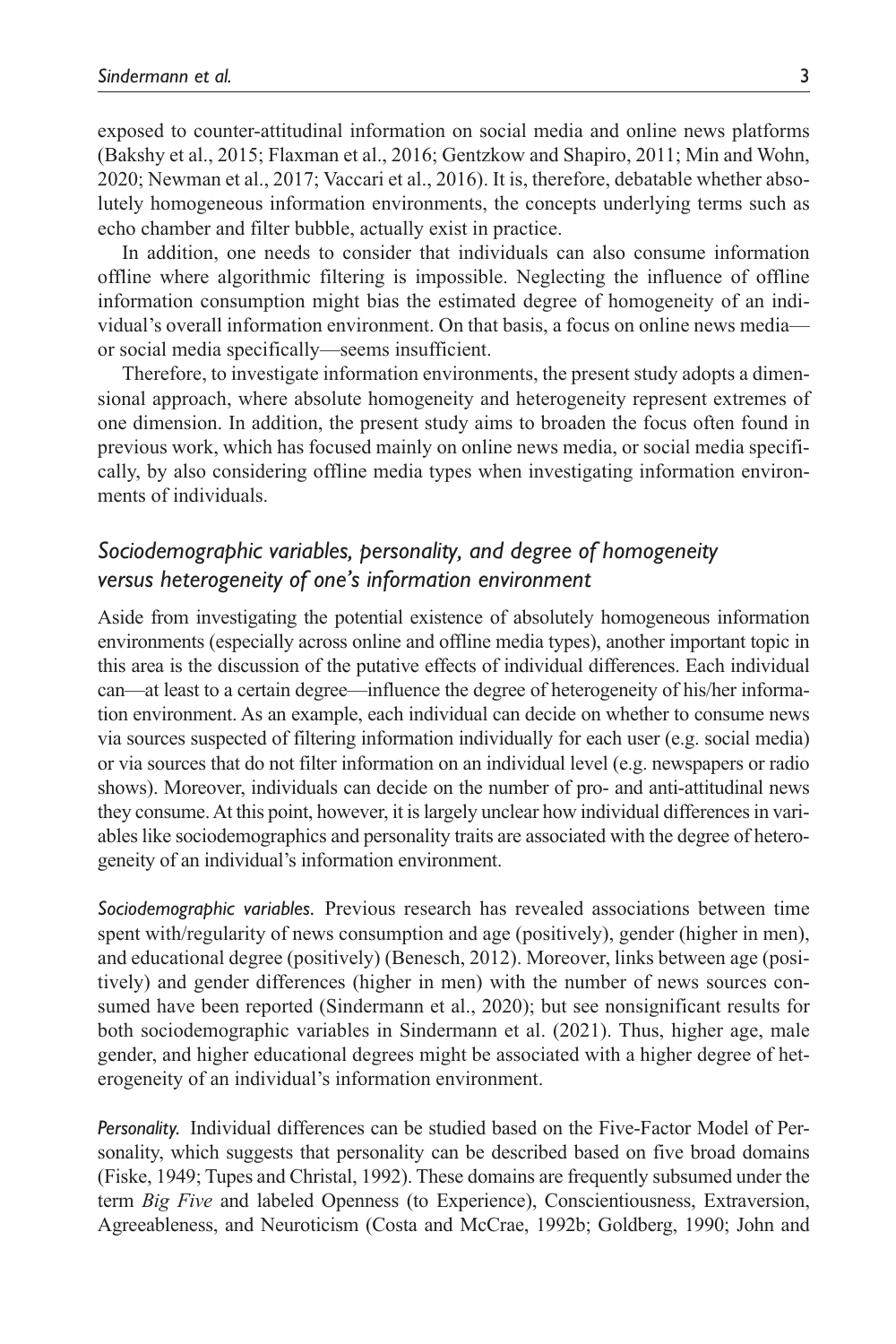Srivastava, 1999). High scores on Openness describe individuals who are more open to novel ideas, arts, cultures, and so on (Rammstedt and Danner, 2017), and Openness has been found to positively relate to the number of news sources consumed (Sindermann et al., 2020, 2021). Further to this, one study using behavioral data reported that Openness was, among other things, positively associated with the diversity of pages liked on Facebook with regard to political ideologies and personal values (Matz, 2021). These findings support the intellectual stimulation hypothesis stating that Openness is positively related to cross-cutting exposure (Kim and Kim, 2018). It should be noted, though, that contradictory results exist (Bessi, 2016). In summary, however, it can be expected that Openness from the Big Five is positively associated with the degree of heterogeneity of an individual's information environment.

# *Ideological and political attitudes and degree of homogeneity versus heterogeneity of one's information environment*

A more homogeneous information environment might be especially problematic in the context of politics. Experts claim that an increasingly homogeneous information environment might contribute to the polarization of opinions. Some even suggest that extremely homogeneous political information environments may be a threat to democracy itself (Bozdag and van den Hoven, 2015; Sunstein, 2004).

*Ideological attitudes.* In line with these claims, the ideological attitudes Right-Wing Authoritarianism (RWA) and Social Dominance Orientation (SDO) of the Dual-Process Motivational Model (e.g. Duckitt and Sibley, 2009, 2010) are of special interest. RWA consists of the facets conventionalism, authoritarian aggression, and authoritarian submission (Beierlein et al., 2014). High scores on SDO describe individuals who favor hierarchies in the social structure over equality (Pratto et al., 1994). Both RWA and SDO seem to be strongly positively related to closed-mindedness (Berggren et al., 2019). Moreover, results from a study by Sindermann et al. (2020) showed that RWA was negatively associated with the number of news sources consumed; SDO was not investigated in that study. Another study by Sindermann et al. (2021) found a small but significant negative association for RWA, and a non-significant association (close to zero) for SDO, with the number of news sources consumed. Finally, RWA and SDO have been negatively associated with Openness before (Butler, 2000; Sindermann et al., 2020, 2021). These results suggest that RWA and SDO are negatively related to the degree of heterogeneity of an individual's information environment.

*Political attitudes.* Previous findings from empirical studies investigating associations between the heterogeneity of participants' information environments on social media and associations with (extreme) political attitudes reveal inconsistent results (Bail et al., 2018; Barberá, 2015; Heatherly et al., 2017; Lee et al., 2014; Levy, 2021). Furthermore, many of these studies deal with homogeneity versus heterogeneity of information environments on social media, sometimes on one platform, specifically. Individuals can, however, use many more news sources aside from social media, potentially attenuating the effects of associations between homogeneity of (political) information consumed via on social media and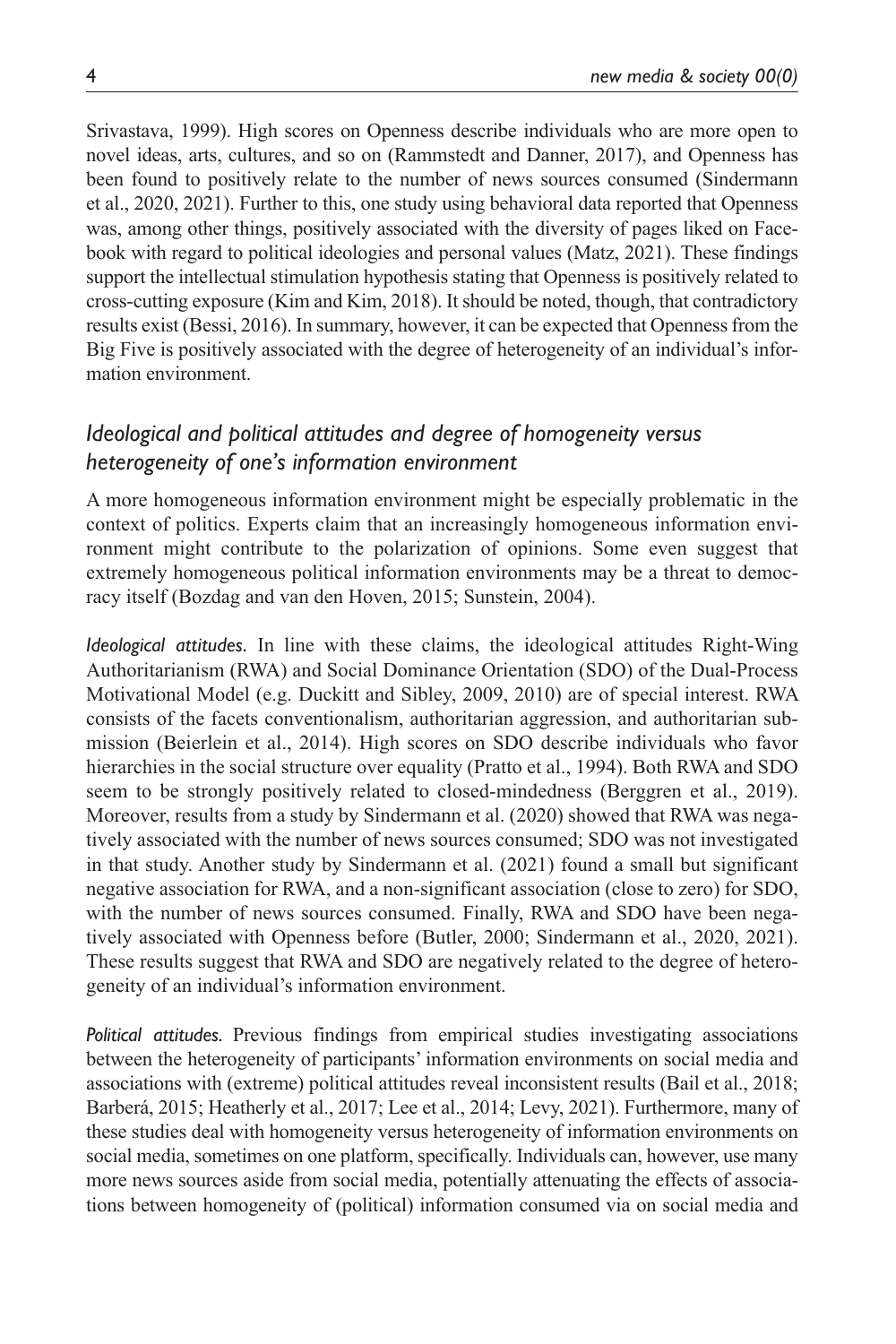political attitudes. Accordingly, findings on whether or not a lower degree of heterogeneity of one's (political) information environment more broadly (not focusing specifically on social media) is associated with polarization and/or more extreme political attitudes remain inconclusive. It clearly seems important then to investigate the degree of heterogeneity of political information environments and associations with political attitudes across different news sources. In a related area, a study from Germany found that a group of individuals who stated they would not vote if general elections were held the following Sunday showed the lowest number of different news sources consumed across offline and online media types. This group was closely followed by the groups of individuals who had the intention of voting for the Alternative für Deutschland (AfD), which represents a populist right-wing party (Bundeszentrale für politische Bildung, 2017; Schleunes et al., 2020; Volkens et al., 2020) or for "other" smaller parties (Sindermann et al., 2020). Potential voters of DIE LINKE (the left-wing German party), which can be deemed the most extreme left of the major German parties (Volkens et al., 2020), reported the highest number of different news sources consumed (Sindermann et al., 2020). This indicates that the lowest heterogeneity of political information environments is linked to individuals intending to abstain from voting, or to vote for the AfD or for "other" smaller parties; although it must be noted that the sample of the previous study was not representative of the general German population and that heterogeneity in news consumption was not directly assessed.

### *Summary and aims of the present study*

In summary, there is an ongoing discussion on whether and to what extent homogeneous information environments exist. The present study aimed to contribute to this discussion by providing empirical data on the information environments of individuals in relation to political news by applying a dimensional approach. In comparison to many previous studies, we took into account various online and offline media types.

The present study also aimed to examine individual differences in sociodemographic variables and personality in association with the degree of heterogeneity of one's political information environment. We expected age (positively), gender (higher in men), educational level (positively), and Openness (positively) to be associated with a higher degree of heterogeneity of one's political information environment.

Finally, we aimed to investigate associations between the degree of heterogeneity of political information environments with ideological and political attitudes. RWA and SDO were expected to be negatively associated with the degree of heterogeneity of one's political information environment. We also expected lower heterogeneity of political information environments for the groups of individuals indicating they would not vote, vote for the AfD, or for "other" smaller parties.

# **Method**

## *Procedure*

The present study, including sample size calculations (see also Supplementary Material), procedure, measures, and statistical analyses, was preregistered. Data and the data analysis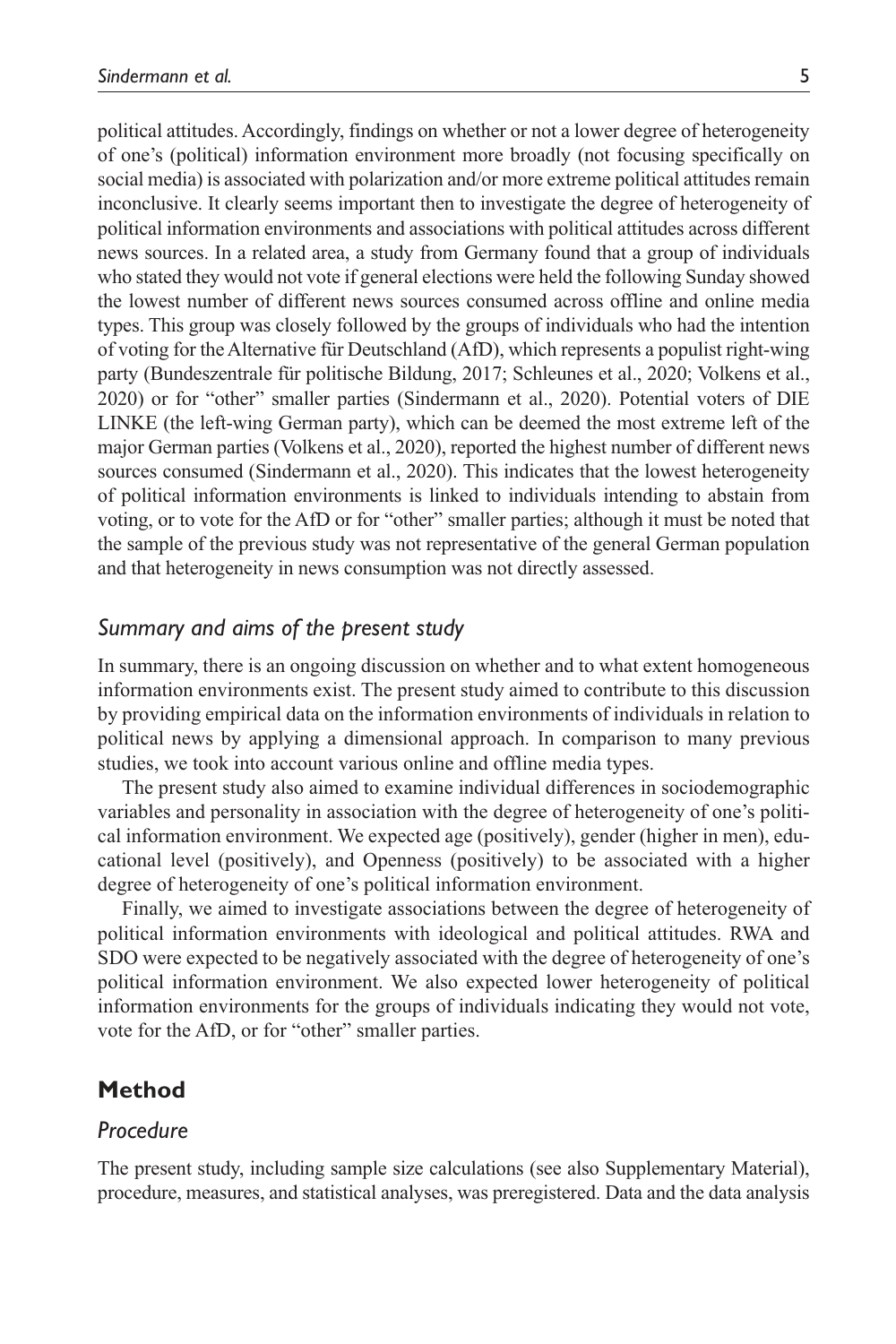script are available at the Open Science Framework (https://osf.io/dr2pq/). Two independent samples were recruited for the present research using two online surveys. The investigation of effects across different samples is of great importance, given the replication crisis in psychology (Roediger, 2012). In addition, building predictive models in one sample and testing them in a separate sample helps to identify and overcome the problem of results being applicable only to specific samples.

Both studies were implemented in the SurveyCoder platform (Kannen, 2018, 2020) and the same inclusion criteria were applied: Anyone from Germany who was allowed to vote in the general German elections in 2021 and who was at least 18 years old was eligible to participate, provided they gave their informed electronic consent prior to participation. The eligibility criteria were checked via self-report at the beginning of the surveys.

The first sample was recruited by the respondi AG (https://www.respondi.com/) by advertising the online survey in their panel sample, which is also used for market research. Due to the large participant pool, the respondi AG can recruit a diverse sample with regard to distributions of gender, age, and location (i.e. federal state). Participants from sample 1 were incentivized in accordance with the regulations of the respondi AG. Data collection was implemented at the end of February 2021.

The online survey for the second sample was advertised via various offline (printed press, etc.) and online (social media, online magazines, etc.) methods and was part of a larger research project. Each time the first author gave an interview on related topics the link to the study was presented to the audience. Twitter ads were used to distribute information and the link to the study, as well. Students who wrote their theses on this project also advertised the study. Finally, several "influencers" on Instagram and YouTube shared the link to the online survey and asked their followers to participate. These "influencers" were individuals providing their followers with general knowledge, knowledge of the natural sciences and psychology, inspirational motivation, and coaching advice. This sample is a convenience sample. As an incentive, participants from sample 2 received automated and anonymous feedback on their scores for some of the questionnaires (e.g. Big Five Inventory). Data for this survey were collected between December 2020 and February 2021.

The online surveys were approved by the local ethics committee of Ulm University.

## *Samples*

After data cleaning (see Supplementary Material), a final sample size of *N* = 686 individuals remained in sample 1:  $n=385$  men,  $n=301$  women;  $M(age)=56.59$  years,  $SD(age) = 15.55$ . Most individuals stated secondary school leaving certificate (German: Mittlere Reife;  $n = 264$ ) or university (including university of applied sciences) degree  $(n=206)$  as their highest educational degree. There were participants from each federal state in Germany in this sample.

After data cleaning (see Supplementary Material), a final sample size of  $N=702$  $(n=459 \text{ men}, n=243 \text{ women}; M(age)=27.03 \text{ years}, SD(age)=10.60)$  individuals remained in sample 2 for final analyses. Most individuals stated A-level/high school diploma (German: Abitur;  $n=309$ ), university (including university of applied sciences) degree ( $n=220$ ), or secondary school leaving certificate (German: Mittlere Reife;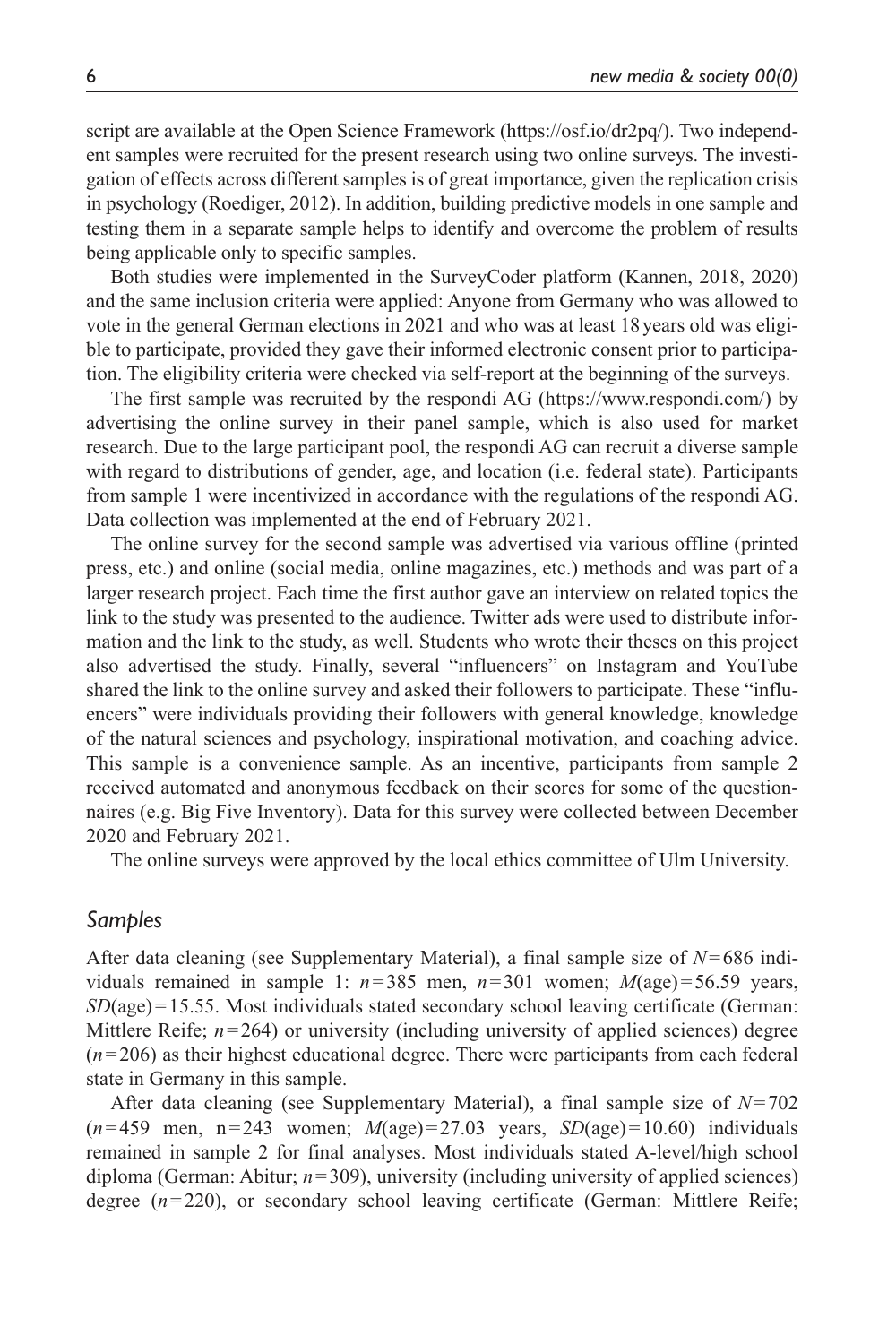$n=114$ ) as their highest educational degree. There were participants from each federal state in Germany in this sample.

A descriptive comparison of the two samples with German census data in relation to some key variables is presented in the Supplementary Material. None of the samples is completely representative of the general German population.

### *Measures*

The same measures were used in both surveys to recruit sample 1 and sample 2. Details on internal consistencies are presented in the Supplementary Material.

*Personality.* The Big Five personality traits were assessed by using the German version of the Big Five Inventory (BFI) (John et al., 1991; Rammstedt and Danner, 2017). This questionnaire consists of 44 items. Actually, the German version of the BFI comprises an additional 45th item. This item, however, was not considered in the present analyses for closer comparability with studies applying the questionnaire in other languages. Each item was answered on a 5-point rating scale ranging from  $1 =$  "very inapplicable" to  $5 =$ "very applicable."

*Ideological attitudes.* RWA was assessed using the Short Scale on Authoritarianism (KSA-3; abbreviation based on the German name of the scale) (Beierlein et al., 2014). The scale consists of nine items answered on a 5-point rating scale ranging from 1 = "strongly disagree" to  $5 =$  "strongly agree."

SDO was assessed by applying a German version (Six, Wolfradt and Zick, 2001, as cited in Mortal, 2011 and revised by Sindermann et al., 2021) of the Social Dominance Orientation scale by Pratto et al. (1994). The questionnaire consists of 16 items, answered on a 7-point rating scale ranging from  $1 =$  "very negative" to  $7 =$  "very positive."

*Current voting intentions.* Voting intentions were assessed using one question asking participants which party they would vote for if general German elections were held the following Sunday. Response options were: DIE LINKE, SPD, Bündnis 90/Die Grünen, FDP, CDU/CSU, AfD (parties ordered from left to right according to Volkens et al. (2020); the first three are left-of-center and the latter three are right-of-center parties), others, and "I would not vote."

*Degree of homogeneity versus heterogeneity of political news consumption.* A detailed description of the theoretical underpinnings of the measure assessing the degree of (homogeneity versus) heterogeneity of political news consumption is presented in the Supplementary Material.

The following items assessing the participants' news consumption were used:

1. Participants were initially asked whether they used each of the following eight media types to become informed about political news  $(1 = "yes," 0 = "no")$ : (1) TV, (2) print media, (3) radio, (4) online news websites, (5) smartphone news applications, (6) news aggregators, (7) podcasts, and (8) news feeds of social media platforms.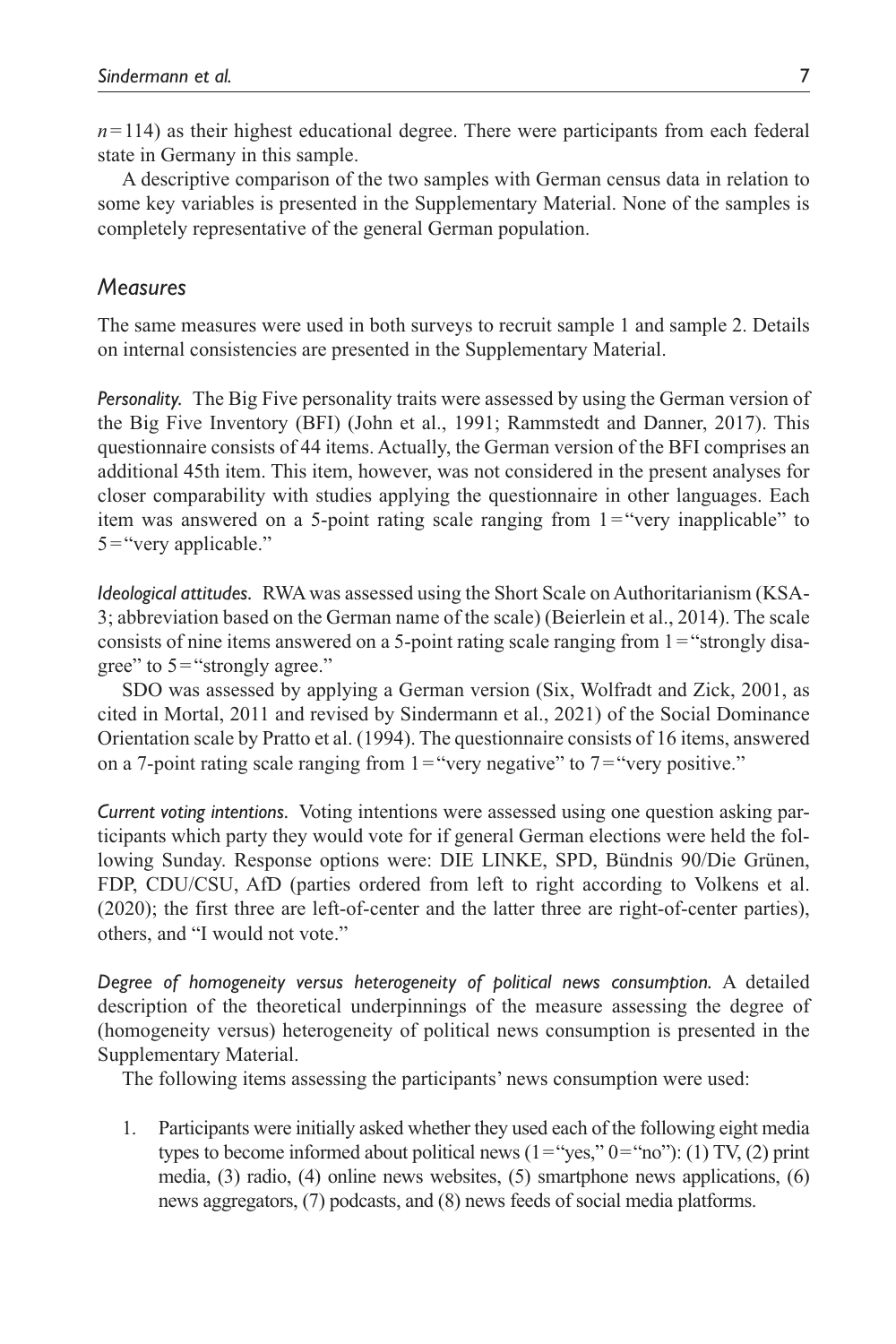- 2. Next, for each media type used, participants were further asked about how many different sources they consumed political news on during the past 6 months via the respective media type (e.g. number of different TV news shows).
- 3. Finally, for each media type used, participants were asked how often they were confronted with news contradicting their pre-existing attitudes during the past 6 months when consuming political news via the respective media type on an 11-point scale from  $0.00$  = "never" to  $1.00$  = "(almost) always" (in steps of 0.10).

As described in the preregistration, the responses to the second variable on different news sources per media type were winsorized: If the score of a person was identified as a univariate outlier for the respective variable, the score was exchanged by the closest score which was not identified as an outlier, according to the formula by Tukey (1977).

Using the variables described above, we were able to investigate the degree of heterogeneity across media types by summing scores derived from all media types. The homogeneity versus heterogeneity of political news consumption score (HoHe score) was calculated as follows:

HoHe score = 
$$
\left[ \left( \text{tv\_yes}(1/0) \times \text{tv\_nr} \right) \times \left( \text{tv\_contra} \right) \right] + \left[ \left( \text{print\_yes}(1/0) \times \text{print\_nr} \right) \times \left( \text{ratio\_contra} \right) \right] + \left[ \left( \text{radio\_yes}(1/0) \times \text{radio\_nr} \right) \times \left( \text{radio\_contra} \right) \right] + \left[ \left( \text{onlinenewswebsites\_se}(1/0) \times \text{onlinenewswebsites\_nr} \right) \right] + \left[ \left( \text{apps\_yes}(1/0) \times \text{apps\_nr} \right) \times \left( \text{apps\_contra} \right) \right] + \left[ \left( \text{aggregateors\_ves}(1/0) \times \text{aggregateors\_nr} \right) \times \left( \text{aggregateors\_contra} \right) \right] + \left[ \left( \text{podcasts\_yes}(1/0) \times \text{podcasts\_nr} \right) \times \left( \text{podcasts\_contra} \right) \right] + \left[ \left( \text{newspeed\_yes}(1/0) \times \text{newspeed\_nr} \right) \times \left( \text{newspeed\_contra} \right) \right]
$$

By applying this formula, we made sure that (1) media types that were not used by an individual did not contribute to the HoHe score (also, all media types used by an individual were considered), (2) the variety of news sources within a media type was taken into account and increased the HoHe score, (3) the number of sources used via each media type was weighted with the frequency of being confronted with counter-attitudinal news on this media type, and (4) the result of the multiplication of sources within one media type by frequency of being confronted with counter-attitudinal news within this media type was weighted equally across media types.

Higher scores indicate higher heterogeneity in one's political news consumption. Importantly, the HoHe score can be interpreted relatively but cannot be interpreted in absolute terms: It is difficult to precisely specify what a score of 5 means because different patterns of responses to the items can lead to a score of 5, but a score of 10 versus 5 can be interpreted.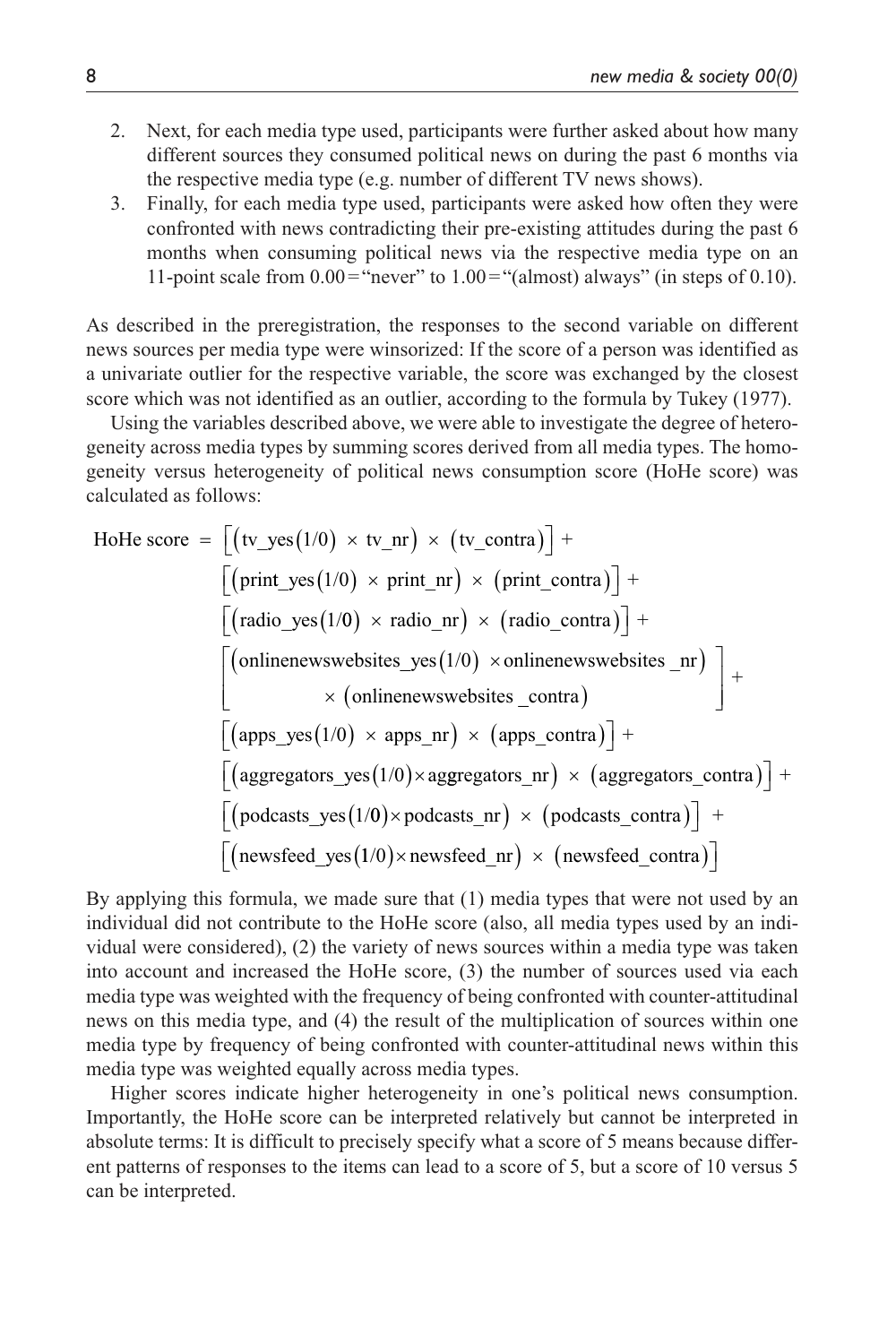### *Statistical analyses*

Analyses were implemented in the statistical Software R 3.6.3 (R Core Team, 2018) and RStudio 1.3.959 (RStudio Team, 2020). Packages used are presented in the Supplementary Material and in the R-script uploaded at the Open Science Framework.

An approximate normal distribution was assumed for all variables except the HoHe score based on the rule of thumb by Miles and Shevlin (2001), and taking into account the large sample size. Statistical analyses were conducted accordingly.

Descriptive statistics for all variables of main interest were calculated in both samples separately. Results of statistical comparisons of the samples across the variables of main interest are presented in the Supplementary Material.

Associations with age, gender, and education are also presented in the Supplementary Material. These analyses led to the decision to include the three sociodemographic variables in the regression models and linear discriminant analyses (see subsequently).

Zero-order Spearman correlations were implemented in each sample to investigate associations of the HoHe score with other continuous study variables of main interest and to select variables to include in the regression models.

Subsequently, regression models were calculated in each sample. The root-squaretransformed HoHe score (to more closely align with prerequisites for linear regression models) was predicted by (i) sociodemographic variables, (ii) variables for which hypotheses were formulated, and which where significantly correlated with the HoHe score in at least one of the samples, and (iii) variables that correlated significantly with the HoHe score in at least one of the samples but for which no hypotheses were formulated. Following this, the regression model of sample 1 was tested in sample 2 and the regression model of sample 2 was tested in sample 1 by means of out-ofsample prediction. We also tested block-wise regression models by using only variables (i), variables (i) and (ii), and variables (i), (ii), and (iii). According to likelihood-ratio tests, the models including all of the blocks were best and are presented in this manuscript.

Finally, current voting intentions were investigated in light of the sociodemographic variables and the standardized root-square-transformed HoHe score (to meet assumptions of this kind of analysis) by means of linear discriminant analyses. In each sample, discriminant analysis functions were built and tested in the other sample, respectively.

# **Results**

#### *Descriptive statistics*

Descriptive statistics for the continuous variables are presented in Table 1. The following distributions emerged for the item on current voting intentions:

Sample 1: DIE LINKE: *n* = 73 (10.64%), SPD: *n* = 104 (15.16%), Bündnis 90/Die Grünen: *n* = 129 (18.80%), FDP: *n* = 61 (8.89%), CDU/CSU: *n* = 180 (26.24%), AfD: *n* = 67 (9.77%), others: *n* = 36 (5.25%), would not vote: *n* = 36 (5.25%).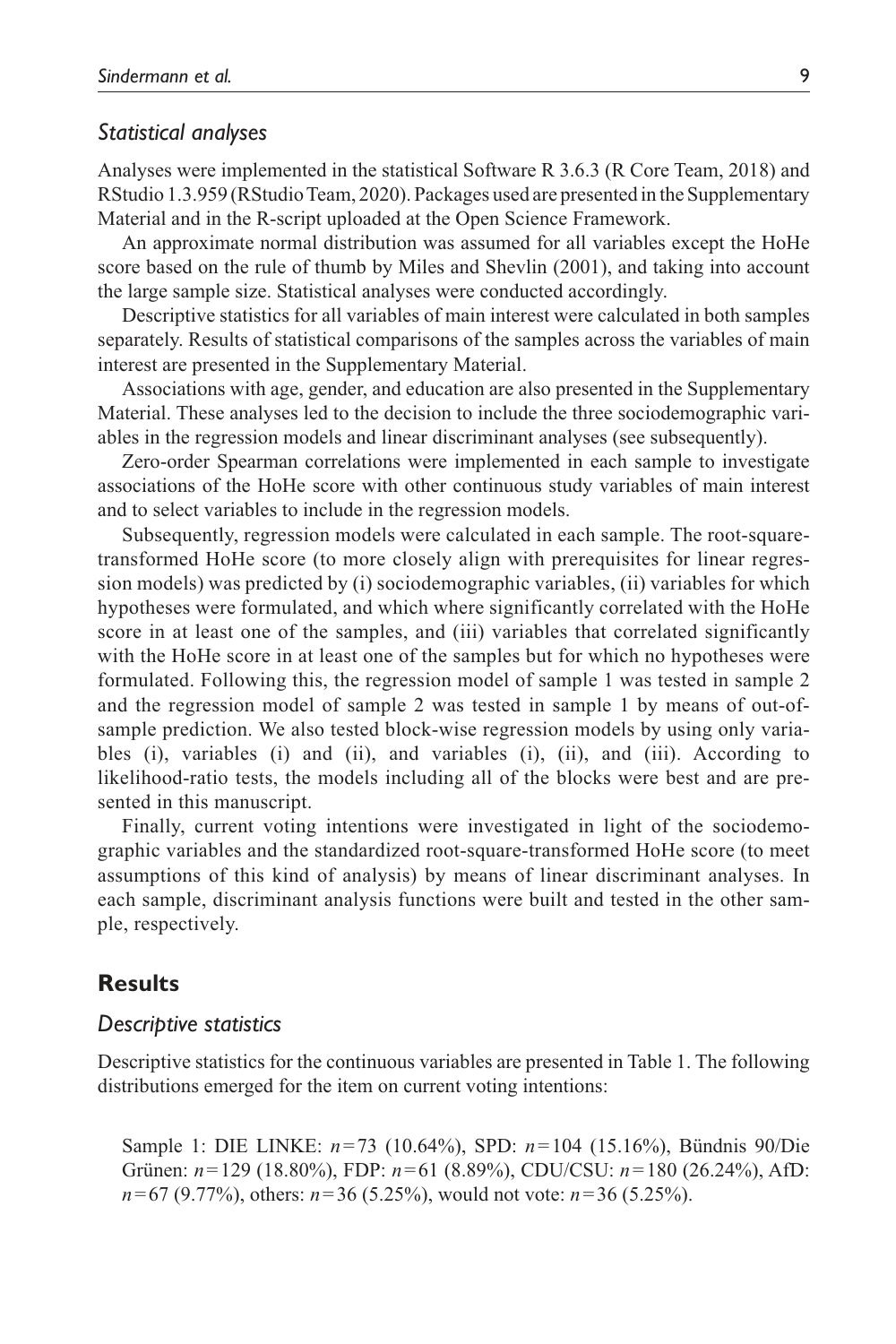|                   | Sample $1 (N=686)$ | Sample 2 $(N = 702)$ |  |  |
|-------------------|--------------------|----------------------|--|--|
| <b>Openness</b>   | 3.43(0.63)         | 3.65(0.62)           |  |  |
| Conscientiousness | 3.90(0.58)         | 3.38(0.68)           |  |  |
| Extraversion      | 3.40(0.75)         | 3.18(0.85)           |  |  |
| Agreeableness     | 3.58(0.55)         | 3.47(0.56)           |  |  |
| Neuroticism       | 2.55(0.78)         | 2.84(0.79)           |  |  |
| KSA-3             | 2.78(0.80)         | 2.14(0.64)           |  |  |
| SDO scale         | 2.64(0.93)         | 2.15(0.88)           |  |  |
| HoHe score        | 7.11(7.15)         | 7.64(6.00)           |  |  |
|                   |                    |                      |  |  |

Table 1. Descriptive statistics (Mean and SDs) for sample 1 and sample 2.

The HoHe score (see methods section for the formula) cannot be interpreted in absolute terms; a score of 7 could, for example, be achieved by consuming 7 media types, one source per media type, with a confrontation score of 1.00 per media type,  $(1 \times 1 \times 1.00) \times 7 = 7$ , or by consuming 7 media types, 2 sources per media type with a confrontation score of 0.50 per media type,  $(1 \times 2 \times 0.50) \times 7 = 7$ ; note that in this table, mean scores across participants are presented. KSA-3 = Short Scale on Authoritarianism score; SDO = Social Dominance Orientation scale score; HoHe score = Homogeneity versus heterogeneity of political news consumption score.

Sample 2: DIE LINKE: *n* = 91 (12.96%), SPD: *n* = 67 (9.54%), Bündnis 90/Die Grünen: *n* = 300 (42.74%), FDP: *n* = 57 (8.12%), CDU/CSU: *n* = 54 (7.69%), AfD: *n* = 20 (2.85%), others: *n* = 101 (14.39%), would not vote: *n* = 12 (1.71%).

Table 1 presents the mean values of the HoHe scores. The range of the scores was 0.00– 59.25 in sample 1 and 0.00–46.00 in sample 2 (not presented in Table 1). Figure 1 shows the distribution of the HoHe scores for both samples.

Focusing only on the number of news sources consumed across the media types (without considering the confrontation with counter-attitudinal news), a range of 1.00– 63.25 was found in sample 1, and a range of 0.00–54.00 was found in sample 2 (decimal numbers are due to winsorization; 0.00 is possible because individuals can indicate they use a media type, but have not consumed news during the past 6 months via this media type; only one person had a score of 0.00 for the number of news sources consumed).

When focusing on the weights of confrontation with counter-attitudinal news, the means for different media types ranged from 0.37 (*SD* = 0.23; Podcasts) to 0.55 (*SD* = 0.25; social media) in sample 1, and from  $0.34$  (*SD* = 0.24; Podcasts) to  $0.50$  (*SD* = 0.21; online news websites) in sample 2; see Figure 2 or Supplementary Material. Similarly, the highest median scores were 0.50 (for all media types except podcasts) in sample 1 and also 0.50 for print media, online news websites, news aggregators, and social media in sample 2. Within single media types, several individuals responded to "never" being confronted with news contradicting their attitudes when consuming political news. However, only  $n=14$  (sample 1) and  $n=3$  (sample 2) individuals reported "never" being confronted with news contradicting their opinions when consuming political news for all media types they consumed.

Note that the results for the number of news sources consumed and the weights of being confronted with counter-attitudinal news per media type were not preregistered but were deemed important to understand the data more in-depth.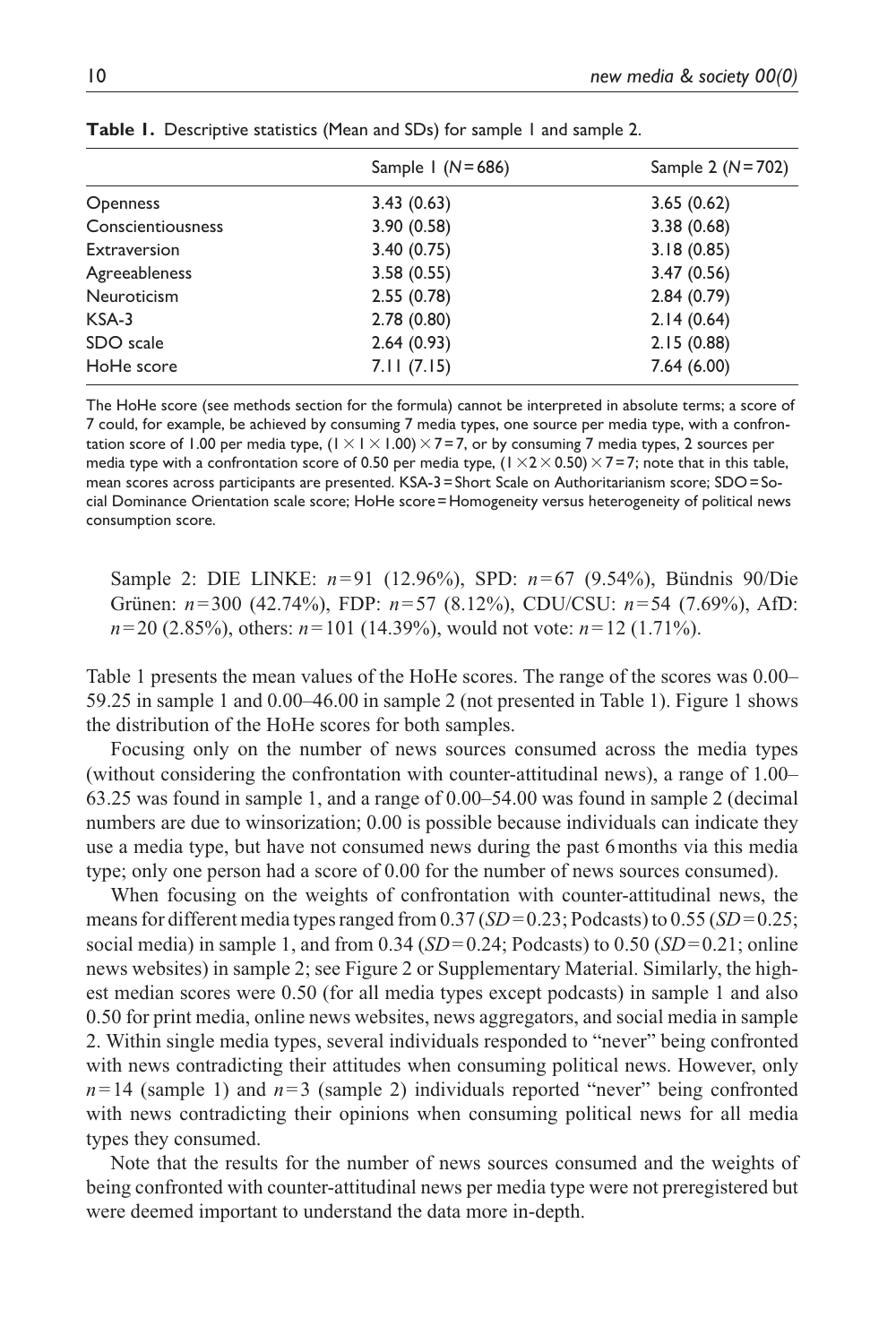

**Figure 1.** Histograms of homogeneity versus heterogeneity of political news consumption (HoHe) scores in samples  $\mathsf I$  (left) and 2 (right).

# *Associations of personality and ideological attitudes with the degree of homogeneity versus heterogeneity of one's political news consumption scores*

Correlational analyses (see Supplementary Material) revealed significant positive associations of the HoHe score with Openness (sample 1:  $p = .26$ ,  $p < .001$ ; sample 2:  $p = .09$ ,  $p = .012$ ) across both samples. Furthermore, Extraversion ( $p = .13$ ,  $p < .001$ ) and the KSA-3 scale ( $\rho = -0.09$ ,  $p = 0.019$ ) were related to the HoHe score in sample 1. Agreeableness was negatively related to the HoHe score in sample 2 ( $\rho = -17$ ,  $p < .001$ )

The regression models predicting the square-root-transformed HoHe score are shown in Table 2. Significant positive associations with age, negative associations with gender (men > women), positive associations with Openness, and negative associations with Agreeableness were found in both samples (although the zero-order correlation of Agreeableness with the HoHe score was only significant in sample 2; see Supplementary Material). Adjusted  $R^2$  values were .124 and .064 in samples 1 and 2, respectively. Within sample 1, the out-of-sample prediction revealed that the score calculated from the regression formula derived from sample 2 (and after squaring the score) significantly correlated with the actual HoHe score in sample 1:  $p = 0.26$ ,  $p < 0.001$ . In sample 2, the correlation of the actual HoHe score with the score calculated from the regression formula derived from sample 1 was  $\rho = 0.22$ ,  $p < 0.001$ .

# *Associations of the degree of homogeneity versus heterogeneity of one's political news consumption scores with voting intentions*

Descriptive statistics of the HoHe score split by groups with different voting intentions can be found in Table 3.

Within both samples 1 and 2, four linear discriminants emerged. Coefficients are presented in Table 4. The model derived from sample 1 led to 28.28% correctly classified cases in sample 1. 43.18%, 33.20%, 20.40%, and 3.23% of separation were achieved by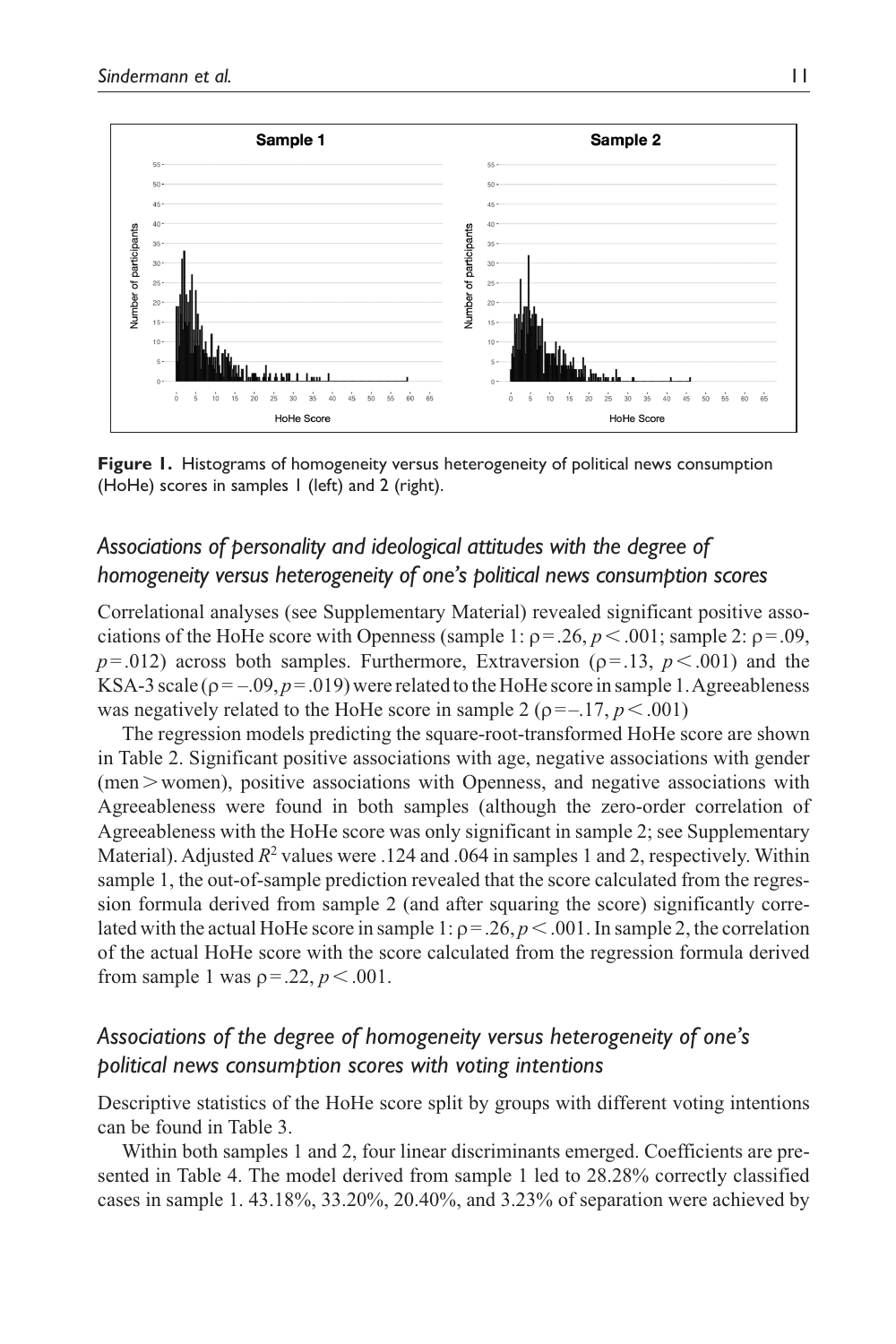

**Figure 2.** Mean scores of weights of being confronted with counter-attitudinal news for each media type and means across all media types used in samples 1 (top) and 2 (bottom).

linear discriminants (LDs) 1, 2, 3, and 4, respectively. The model derived from sample 2 led to 41.88% correctly classified cases in sample 2, which was solely due to the correct classification of  $n = 294$  individuals who would vote for Bündnis 90/Die Grünen. 70.43%, 15.29%, 11.55%, and 2.74% of separation was achieved by LDs 1, 2, 3, and 4, respectively.

Predictions from the model derived from sample 2 in sample 1 led to 18.66% correct classifications. However, 681 (of 686) times voting for Bündnis 90/Die Grünen was predicted, which was the largest group in sample 2. Thus, the predictions are not meaningful. Predictions by the model derived from sample 1 in sample 2 led to 16.67% correct classifications.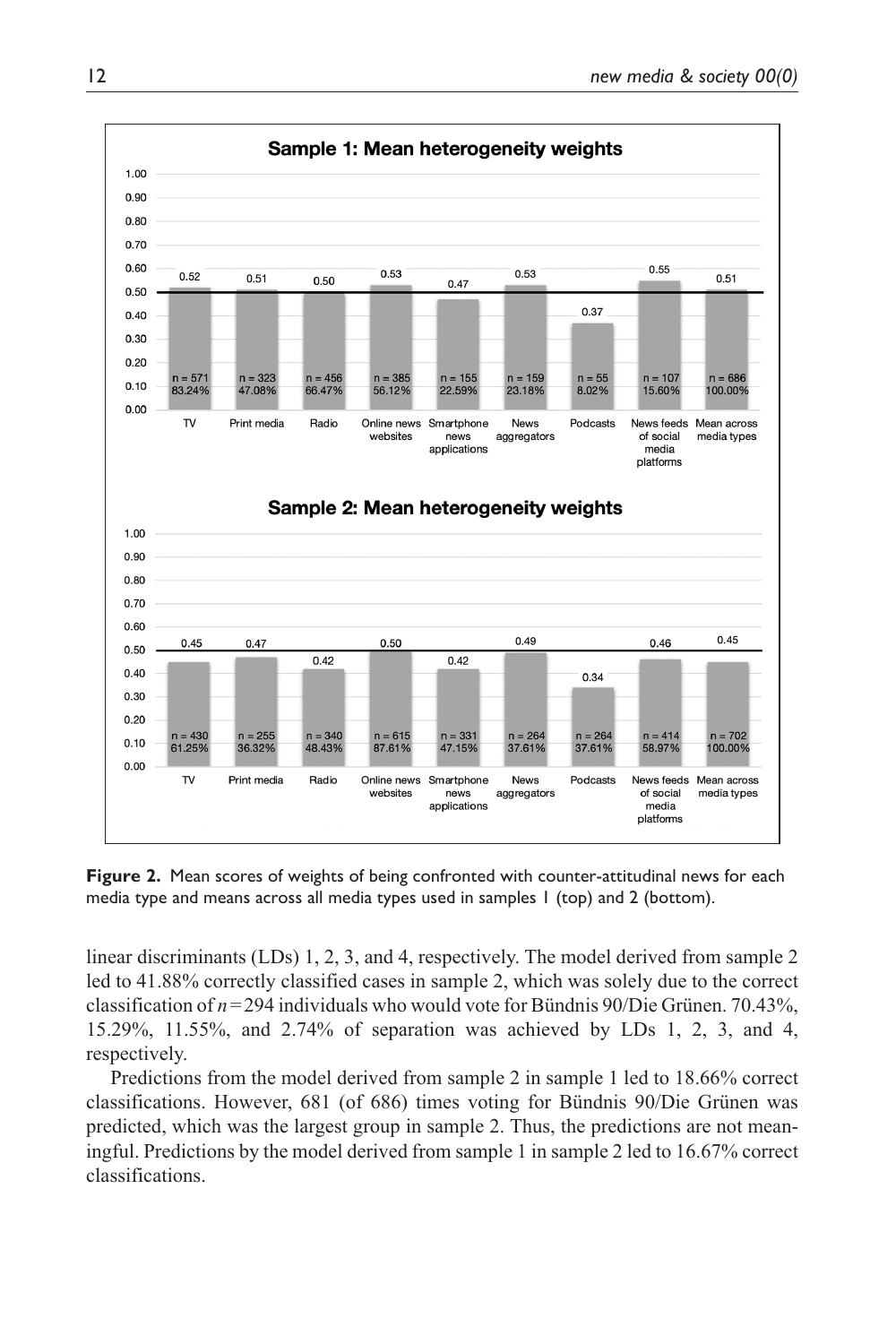|                 | Sample 1 |      |         |        | Sample 2 |      |         |         |
|-----------------|----------|------|---------|--------|----------|------|---------|---------|
|                 | B        | SE   | t       | Þ      | B        | SE   | t       | Þ       |
| Intercept       | 2.34     | 0.07 | 35.30   | < 0.01 | 2.60     | 0.06 | 47.19   | < 0.001 |
| Age             | 0.13     | 0.05 | 2.78    | .006   | 0.13     | 0.04 | 3.06    | .002    |
| Gender          | $-0.24$  | 0.09 | $-2.65$ | .008   | $-0.16$  | 0.08 | $-1.98$ | .048    |
| Education       | 0.45     | 0.10 | 4.65    | < 0.01 | 0.07     | 0.09 | 0.73    | .468    |
| <b>Openness</b> | 0.27     | 0.05 | 5.53    | < 0.01 | 0.08     | 0.04 | 2.08    | .038    |
| KSA-3           | $-0.08$  | 0.05 | $-1.82$ | .069   | $-0.05$  | 0.04 | $-1.33$ | .182    |
| Extraversion    | 0.09     | 0.05 | 1.95    | .051   | 0.06     | 0.04 | 1.52    | .130    |
| Agreeableness   | $-0.12$  | 0.05 | $-2.62$ | .009   | $-0.21$  | 0.04 | $-5.29$ | < 0.01  |

|  |  |  |  | Table 2. Regression models predicting the square-root-transformed HoHe score. |  |  |
|--|--|--|--|-------------------------------------------------------------------------------|--|--|
|--|--|--|--|-------------------------------------------------------------------------------|--|--|

The homogeneity versus heterogeneity of political news consumption (HoHe) score was square-root-transformed to more closely align with the prerequisites for regression analyses. Gender (0 = *men*, 1 = *women*) and education (0 = *no university degree*, 1 = *university* [of applied sciences] degree) were dummy coded; all other predictor variables were standardized. The correlations of HoHe scores for offline versus online media types are presented in the Supplementary Material.

**Table 3.** Descriptive statistics of the HoHe score split by groups of individuals with different voting intentions.

|          | <b>DIE</b><br><b>LINKE</b> | <b>SPD</b> | <b>Bündnis</b><br>90/Die<br>Grünen | <b>FDP</b> | CDU/<br><b>CSU</b> | AfD      | <b>Others</b> | Would<br>not vote |
|----------|----------------------------|------------|------------------------------------|------------|--------------------|----------|---------------|-------------------|
| Sample 1 | 9.83                       | 6.78       | 6.32                               | 8.73       | 5.96               | 9.28     | 7.37          | 4.05              |
|          | (10.29)                    | (5.37)     | (6.23)                             | (7.34)     | (5.94)             | (8.49)   | (8.75)        | (4.61)            |
|          | $n = 73$                   | $n = 104$  | $n = 129$                          | $n = 61$   | $n = 180$          | $n = 67$ | $n = 36$      | $n = 36$          |
| Sample 2 | 8.59                       | 8.91       | 6.71                               | 8.14       | 7.08               | 10.07    | 7.98          | 9.43              |
|          | (5.84)                     | (6.09)     | (5.88)                             | (5.05)     | (5.64)             | (10.17)  | (5.70)        | (6.39)            |
|          | $n = 91$                   | $n = 67$   | $n = 300$                          | $n = 57$   | $n = 54$           | $n = 20$ | $n = 101$     | $n = 12$          |

Descriptive statistics of homogeneity versus heterogeneity of political news consumption (HoHe) scores for offline versus online media types are presented in the Supplementary Material.

# **Discussion**

The current study sought to contribute empirical data to the ongoing discussions around homogeneous political information environments. Three specific aims were addressed in this study: (1) An examination of the degree of heterogeneity of information environments of individuals in relation to political news, (2) analyses of the extent to which the degree of heterogeneity of an individual's political information environment is associated with individual differences in sociodemographics and personality, and (3) an exploration of the associations of the degree of heterogeneity of individuals' political information environments with ideological attitudes and political voting intentions. Analyses focused on political news consumption across various offline and online media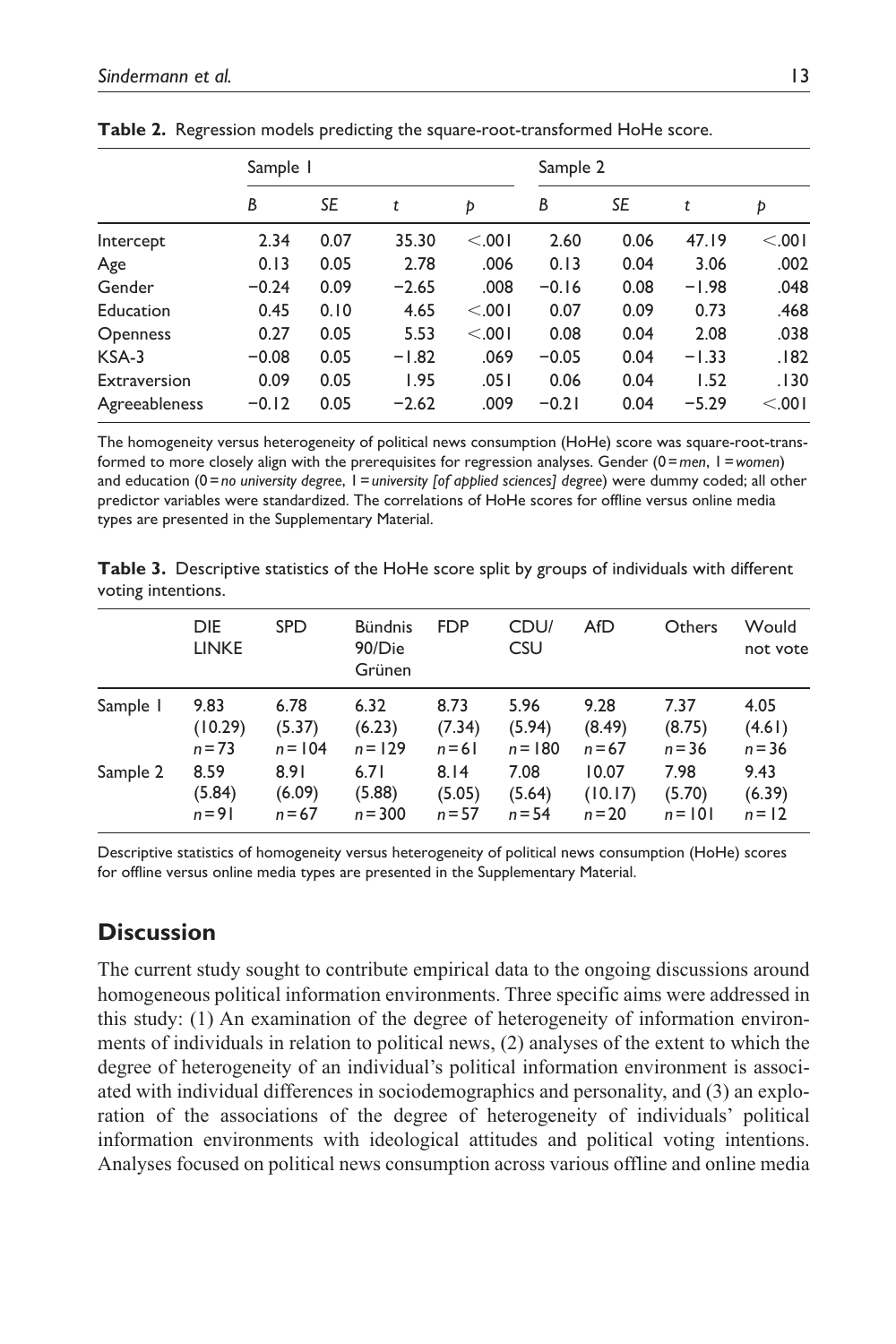|            | Sample 1 |                 |         |         | Sample 2 |         |         |         |
|------------|----------|-----------------|---------|---------|----------|---------|---------|---------|
|            | LDI      | LD <sub>2</sub> | LD3     | LD4     | LDI      | LD2     | LD3     | LD4     |
| Age        | $-0.58$  | 0.66            | 0.26    | 0.49    | $-0.06$  | $-0.86$ | 0.67    | $-0.21$ |
| Gender     | 0.85     | $-0.28$         | 0.45    | 1.80    | $-1.84$  | 0.89    | 0.75    | 0.02    |
| Education  | $-0.07$  | $-0.51$         | 2.12    | $-0.55$ | $-0.35$  | $-0.06$ | $-1.01$ | 2.10    |
| HoHe score | $-0.57$  | $-0.75$         | $-0.35$ | 0.32    | 0.44     | 0.54    | 0.66    | 0.36    |

**Table 4.** Coefficients for the linear discriminant analyses.

Gender (0 = *men*, 1 = *women*) and education (0 = *no university degree*, 1 = *university [of applied sciences] degree*) were dummy coded; age and the square-root-transformed homogeneity versus heterogeneity of political news consumption (HoHe) scores were standardized. LD: Linear discriminant. We acknowledge the critique on including categorical, i.e., non-continuous, variables in discriminant analysis but included the dummy-variables gender and education nevertheless. This is because several works mention that the inclusion of dummy variables is appropriate (e.g., Dillon & Westin, 1982) and because the in- and exclusion of the two dummy variables does not change the main finding that association between the HoHe score (main variable of interest) and voting intentions is inconsistent across samples 1 and 2.

types and were implemented in two independent population-based samples to derive robust, replicable, and reliable findings.

Across the two independent samples, the media type where individuals received on average the most homogeneous and attitude-consistent political news was podcasts; see Figure 2. It should be highlighted, however, that relatively few individuals in sample 1 (8.02%; but sample 2: 37.61%) actually used podcasts to consume political news. The generally low scores for consuming counter-attitudinal news via podcasts in both samples might be due to the time which needs to be invested into listening to a podcast. Given this, individuals might need to be more selective with regard to which podcast they listen to. It is also possible that individuals tend to choose to listen to podcasts delivered by specific individuals who then advertise podcasts by other individuals with similar attitudes, further reducing the heterogeneity of news consumption of listeners. The media types where individuals on average received the most heterogeneous political news were social media (sample 1) and online news websites (sample 2); see Figure 2. Thus, these results do not support the notion that social media platforms pose the greatest risk for homogeneous information environments (see arguments highlighted in the *Introduction* of the present study). In addition, the results do not show that political news consumed via online media types, where algorithmic filtering is possible, are generally more homogeneous than those consumed via offline media types. Unfortunately, we cannot draw any conclusion as to why heterogeneity scores differ between media types. Heterogeneity could be due to incidental, algorithmically based, or self-initiated confrontation with counter-attitudinal news. Investigating the reasons for differences in heterogeneity scores across media types will be an important research approach for forthcoming studies. Relatedly, mechanisms to increase the heterogeneity of news consumed within and across media types will need to be investigated. Based upon these investigations, citizens should be informed about the degree of heterogeneity of news presented via different media types and ways to increase heterogeneity. Further development of add-ons (e.g. for internet browsers) informing users about their personal heterogeneity of news consumption could be the first step in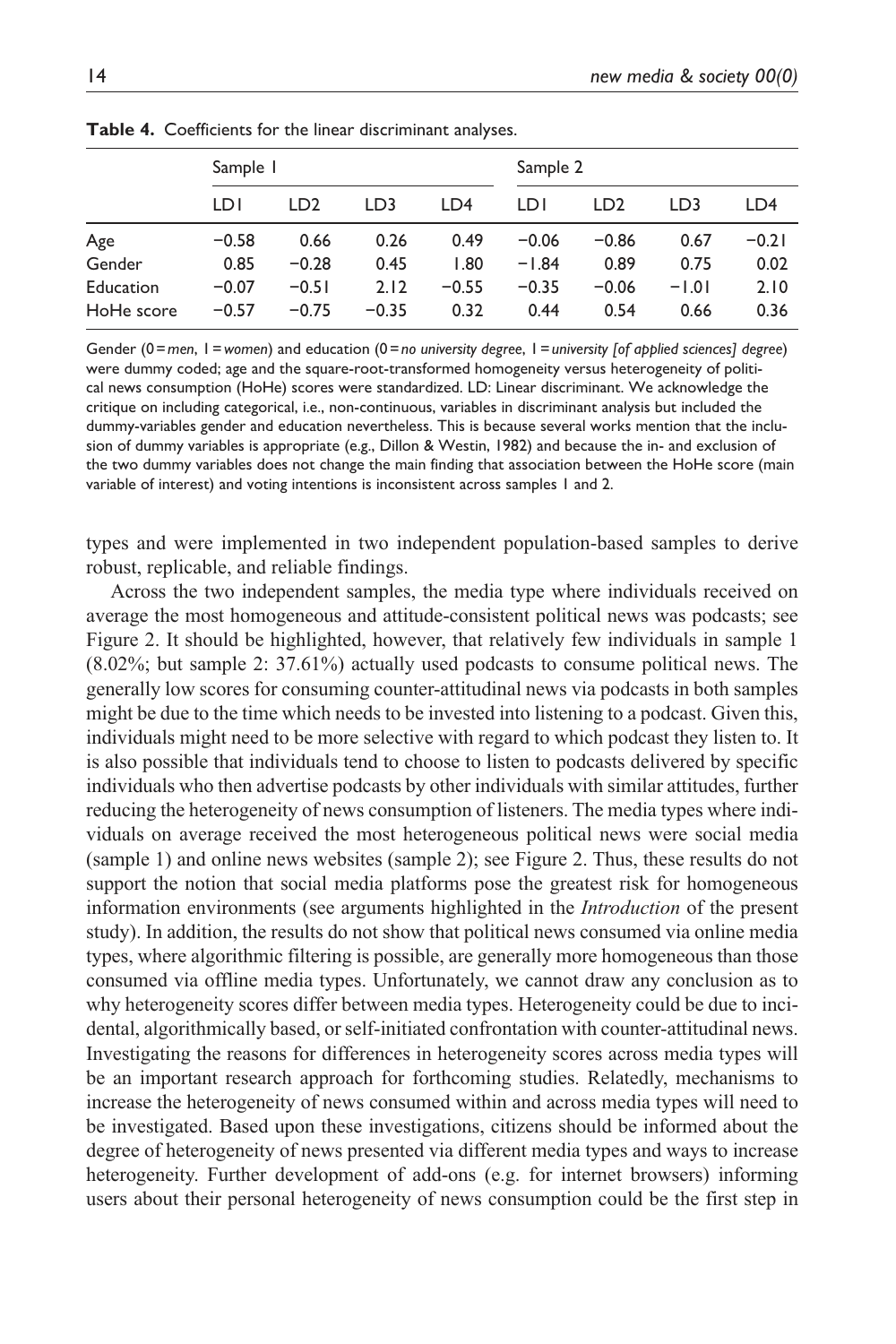this direction—an add-on is, however, always limited to the online context (see examples mentioned in Bozdag and van den Hoven (2015)).

Across all media types used, only a few individuals responded "never" to seeing news contradicting their existing opinions when consuming political news  $(n=14, 2.04\%)$  in sample 1;  $n=3$ , 0.43% in sample 2). These results indicate that few individuals are exposed to absolutely homogeneous information environments across media types. This is in line with previous research on incidental and counter-attitudinal news exposure on different media types (Newman et al., 2017; Vaccari et al., 2016).

Older age and being male (versus female) were associated with greater heterogeneity of one's political information environment across samples. These results fit with findings from previous studies (Benesch, 2012; Sindermann et al., 2020) although, in one of the cited studies significant associations with education were also found, which was only observed in one of our samples (sample 1).

With respect to individual differences in personality the following results were obtained: Significant positive associations of Openness (in correlational and regression analyses) and negative associations of Agreeableness (in regression analyses) with the degree of heterogeneity of political information environments were found across samples.

We want to specifically highlight the positive associations between Openness and the degree of heterogeneity of political information environments. These positive associations are in line with our initial hypothesis and the findings of previous studies (Matz, 2021; Sindermann et al., 2020). Moreover, it supports the intellectual stimulation hypothesis proposed by Kim and Kim (2018). Individuals scoring high in Openness seem to enjoy engagement in news reports dealing with a range of different political opinions. This is also in line with one study where a positive association between Openness and engagement in political discussions was reported (Mondak and Halperin, 2008); but we should also acknowledge the results of other studies that do not support this link (Gerber et al., 2012; Hibbing et al., 2011). As can be seen in Supplementary Table 5, Openness might be more strongly related to the degree of heterogeneity of one's online versus offline political information environment (see results from sample 1 reported in the Supplementary Material). A greater potential for the individual to create his or her online news environment versus the offline news environment might contribute to these differential associations (see Supplementary Material).

Contrary to our hypotheses, we did not find any significant association of ideological attitudes with the degree of heterogeneity of one's political information environment across samples. Despite RWA and SDO having been found to positively relate to closedmindedness (Berggren et al., 2019), they do not seem to be related to the degree of heterogeneity of one's political information environment. Interestingly, however, additional analyses (Supplementary Material) revealed that RWA was negatively related to the heterogeneity of one's online, but not offline, political information environment across both samples. On the one hand, it is possible that high-choice online environments in particular offer the possibility for homogeneous political news consumption for individuals high in RWA. On the other hand, more information filtering online (e.g. via algorithms) compared to offline sources might influence RWA. These results and the causal direction of associations will need to be (re-)investigated in future studies.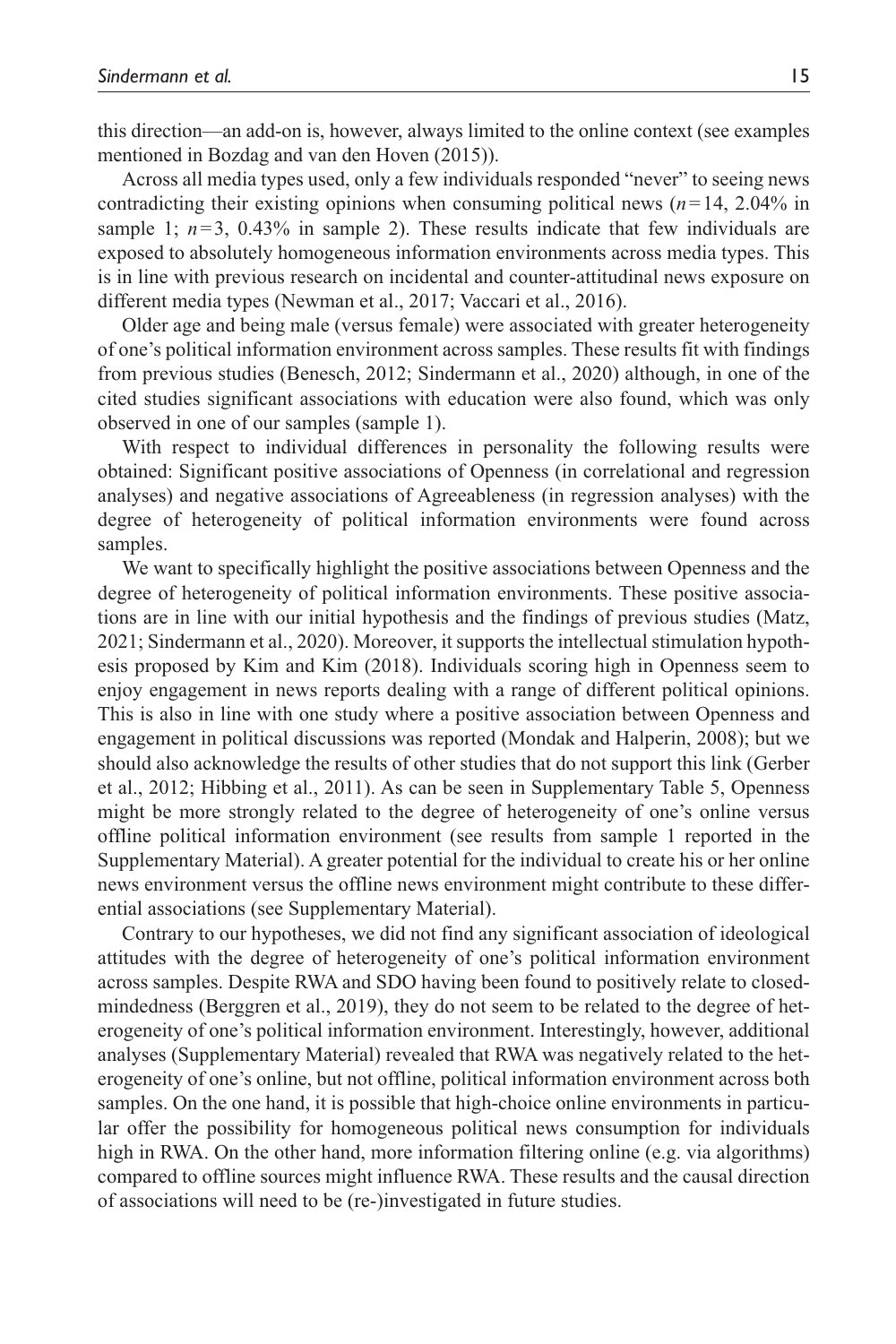It is difficult to draw any firm conclusions regarding potential associations between the degree of heterogeneity of one's political information environment and voting intentions. Lower heterogeneity was not associated with intentions of not voting, or to vote for a more extreme right-wing party, across samples. Models derived from linear discriminant analysis on associations of sociodemographic variables and the degree of heterogeneity of one's political information environment with voting intentions revealed quite low classification accuracies. Therefore, we should not overinterpret these particular findings. Future studies might want to examine the associations between the degree of heterogeneity of political information environments and political attitudes in German samples in a slightly different way. For example, one could investigate the strength of party support, topic polarization, affective/partisan polarization via the "feeling thermometer," or overall left–right ideological self-placement (e.g. Heatherly et al., 2017; Lee et al., 2014). Based on this idea, on an exploratory basis, we calculated the correlation between a 10-point left–right ideological selfplacement item and the HoHe score in sample 2 (the left–right self-placement was only assessed in sample 2). The association was nonsignificant ( $\rho = -0.02$ ,  $p = 0.660$ ). However, the association between an extremity score (absolute difference between self-placement on the left-right dimension and the mean scores 5 and 6) and the HoHe score was small but significant ( $p = .08$ ,  $p = .037$ ; these analyses were not preregistered). This indicates that these associations should be investigated in more depth in further studies to understand these complex relations.

Some limitations of the present study must be acknowledged. First of all, neither of the two samples is completely representative of the general German population. Moreover, it is important that the generalizability of the findings will be tested in future studies in other countries. Nevertheless, we are confident that the results that were replicated across the two samples of the present study will also be found in other samples. Next, it should be emphasized that data collection for both surveys was conducted in times of an exceptional crisis, namely, during the COVID-19 pandemic. Therefore, many news stories across different platforms are likely to have included information about the virus and legal/policy regulations to combat it (e.g. lockdowns, stay-at-home orders, etc.; GöfaK Medienforschung, 2020, as cited in Statista, 2021; tagesschau.de, 2020). The focus on these topics across news platforms might adversely affect the generalizability of findings and might explain findings that were inconsistent with our hypotheses. For instance, according to a recent survey, voters of the AfD were mostly against the measures to fight the COVID-19 pandemic (Forschungsgruppe Wahlen, 2020), which might (in part) explain high HoHe scores in this group. The present study should therefore be replicated when topics related to the pandemic are not dominating the news. Another limitation is that the present surveys were cross-sectional. Any conclusions about causality are limited, accordingly. One might, however, cautiously infer causal influences on the degree of heterogeneity of one's political information environment specifically for associations with sociodemographic variables and personality traits, which are generally seen as relatively stable (Costa and McCrae, 1992a; Edmonds et al., 2008; Roberts and Mroczek, 2008). Another limitation is the application of selfreport measures. Assessment of personality, ideological attitudes, and voting intentions via self-reports might be influenced by response biases or lack of ability for introspection (McDonald, 2008). Also, the statements on how many news sources one consumed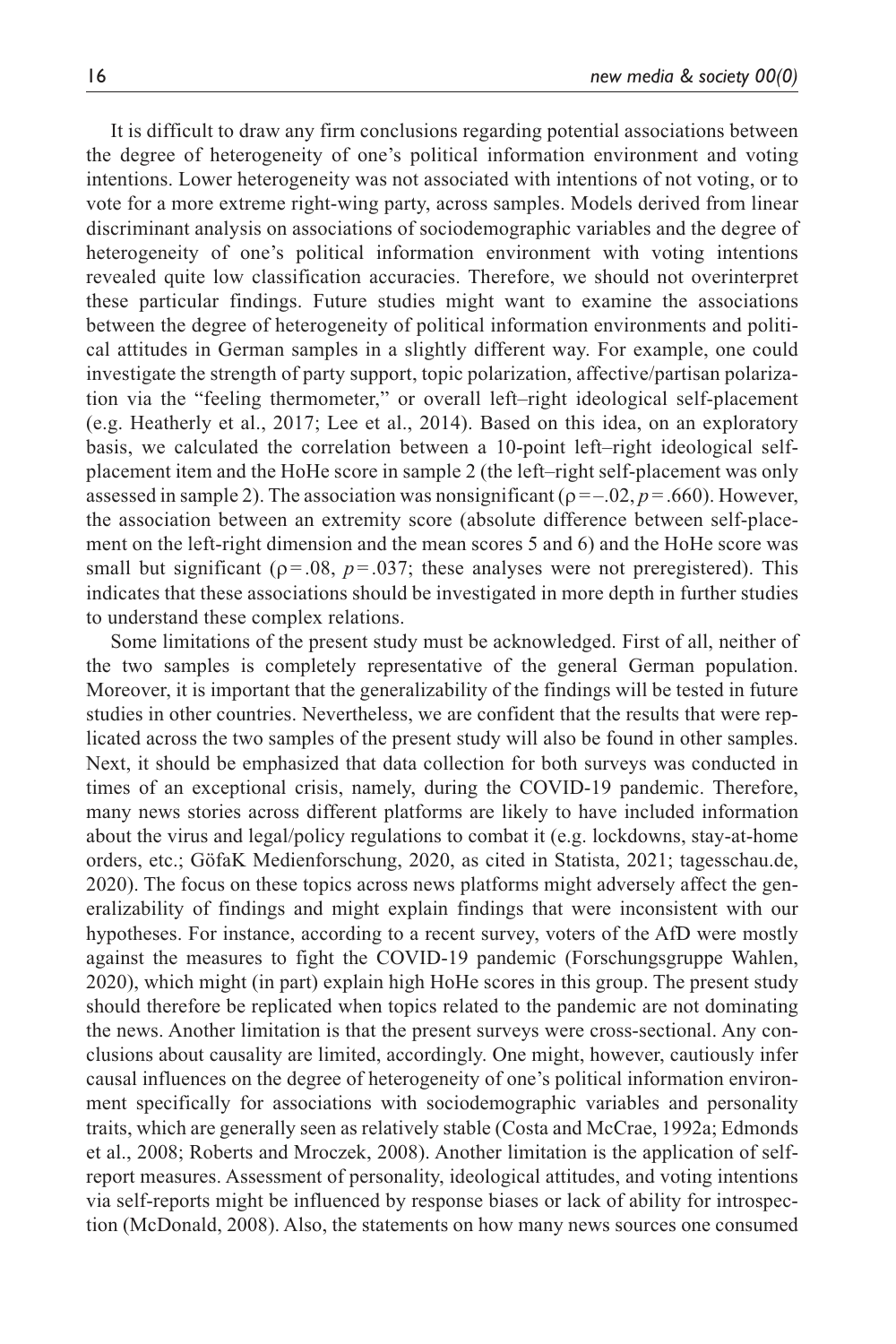within the past six months prior to participation, and on how often one was confronted with counter-attitudinal news, might be (un-)consciously biased. Nevertheless, the application of self-report measures allowed us to assess the degree of heterogeneity across various offline and online media types, which is very difficult to assess via objective methods. The HoHe score and its constituent items might be improved in future work, for example, by adding variables on the frequency of use, or the time spent on each media type. Another potential limitation is that across all results effect sizes were mostly small to medium, according to Cohen's (1992) rules of thumb. This indicates that the degree of heterogeneity of one's political news consumption, as well as voting intentions for a specific party, are complex psychological constructs and many different variables and their interactions contribute to explaining variance in them, with each single variable only having a small effect (Götz et al., 2021).

# **Conclusion**

In conclusion, the results of the present study indicate that absolutely homogeneous political information environments across various media types might exist for a small proportion of individuals. Next to age and gender, the personality traits Openness (positively) and Agreeableness (negatively) seem to be associated with the degree of heterogeneity of an individual's political information environment, especially for online media types (see Supplementary Material). This knowledge can support targeting certain groups for information campaigns in the future. In particular, individuals high in Agreeableness and low in Openness might profit from being informed about highly homogeneous political information environments and putative threats arising from them. Finally, no definite conclusion about associations between the degree of heterogeneity of an individual's political information environments and voting intentions can be drawn from the present findings. Future studies should investigate other measures of political attitudes to shed further light on putative associations. In addition, longitudinal studies would be of great importance in investigating potential causal effects in these associations.

## **Authors' note**

All authors have agreed to the submission and the article is not currently being considered for publication by any other print or electronic journal.

## **Authors' contribution**

Cornelia Sindermann: Conceptualization, Methodology, Software, Validation, Formal Analysis, Investigation, Data Curation, Writing - Original Draft, Visualization, Supervision, Project Administration, Funding Acquisition. Christopher Kannen: Software, Writing - Review & Editing.

Christian Montag: Writing - Review & Editing.

# **Declaration of conflicting interests**

The author(s) declared no potential conflicts of interest with respect to the research, authorship, and/ or publication of this article. However, for reasons of transparency Dr. Montag mentions that he has received (to Ulm University and earlier University of Bonn) grants from agencies such as the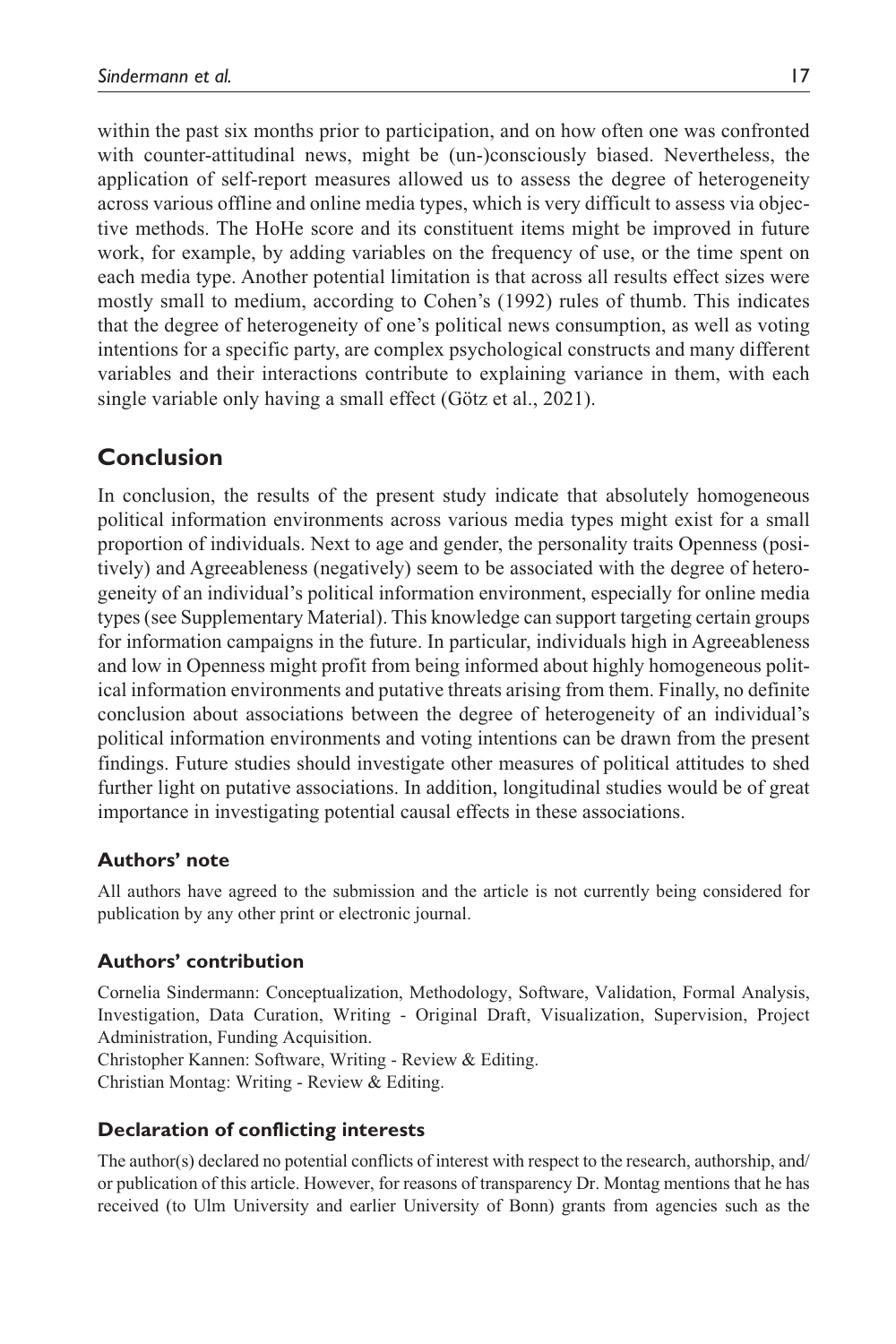German Research Foundation (DFG). Dr. Montag has performed grant reviews for several agencies; has edited journal sections and articles; has given academic lectures in clinical or scientific venues or companies; and has generated books or book chapters for publishers of mental health texts. For some of these activities he received royalties, but never from gaming or social media companies. Dr. Montag mentions that he is part of a discussion circle (Digitalität und Verantwortung: https://about.fb.com/de/news/h/gespraechskreis-digitalitaet-und-verantwortung/) debating ethical questions linked to social media, digitalization and society/democracy at Facebook. In this context, he receives no salary for his activities. Finally, he mentions that he currently functions as independent scientist on the scientific advisory board of the Nymphenburg group. This activity is financially compensated.

# **Funding**

The author(s) disclosed receipt of the following financial support for the research, authorship, and/ or publication of this article: This work was supported by a bonus paid to the first author by Ulm University for outstanding performance in teaching.

# **ORCID iD**

Cornelia Sindermann **D** https://orcid.org/0000-0003-1064-8866

## **Supplemental material**

Supplemental material for this article is available online.

# **References**

- An J, Quercia D and Crowcroft J (2013) Fragmented social media: a look into selective exposure to political news. In: *WWW'13 Companion: Proceedings of the 22nd International Conference on World Wide Web*, Rio de Janeiro, Brazil, 13-17 May 2013, pp. 51–52. New York: ACM Press. DOI: 10.1145/2487788.2487807
- Bail CA, Argyle LP, Brown TW, et al. (2018) Exposure to opposing views on social media can increase political polarization. *Proceedings of the National Academy of Sciences* 115(37): 9216–9221.
- Bakshy E, Messing S and Adamic LA (2015) Exposure to ideologically diverse news and opinion on Facebook. *Science* 348(6239): 1130–1132.
- Barberá P (2015) How social media reduces mass political polarization. Evidence from Germany, Spain, and the U.S. In: *Paper Prepared for the 2015 APSA Conference, Canberra*. Available at: http://pablobarbera.com/static/barbera\_polarization\_APSA.pdf (accessed 8 March 2021)
- Beierlein C, Asbrock F, Kauff M, et al. (2014) *Die Kurzskala Autoritarismus (KSA-3): Ein ökonomisches Messinstrument zur Erfassung dreier Subdimensionen autoritärer Einstellungen* (GESIS-Working Papers 2014-35). Mannheim: GESIS—Leibniz-Institut für Sozialwissenschaften.
- Benesch C (2012) An empirical analysis of the gender gap in news consumption. *Journal of Media Economics* 25(3): 147–167.
- Berggren M, Akrami N, Bergh R, et al. (2019) Motivated social cognition and authoritarianism. *Journal of Individual Differences* 40(4): 204–212.
- Bessi A (2016) Personality traits and echo chambers on Facebook. *Computers in Human Behavior* 65: 319–324.
- Bozdag E and van den Hoven J (2015) Breaking the filter bubble: democracy and design. *Ethics and Information Technology* 17(4): 249–265.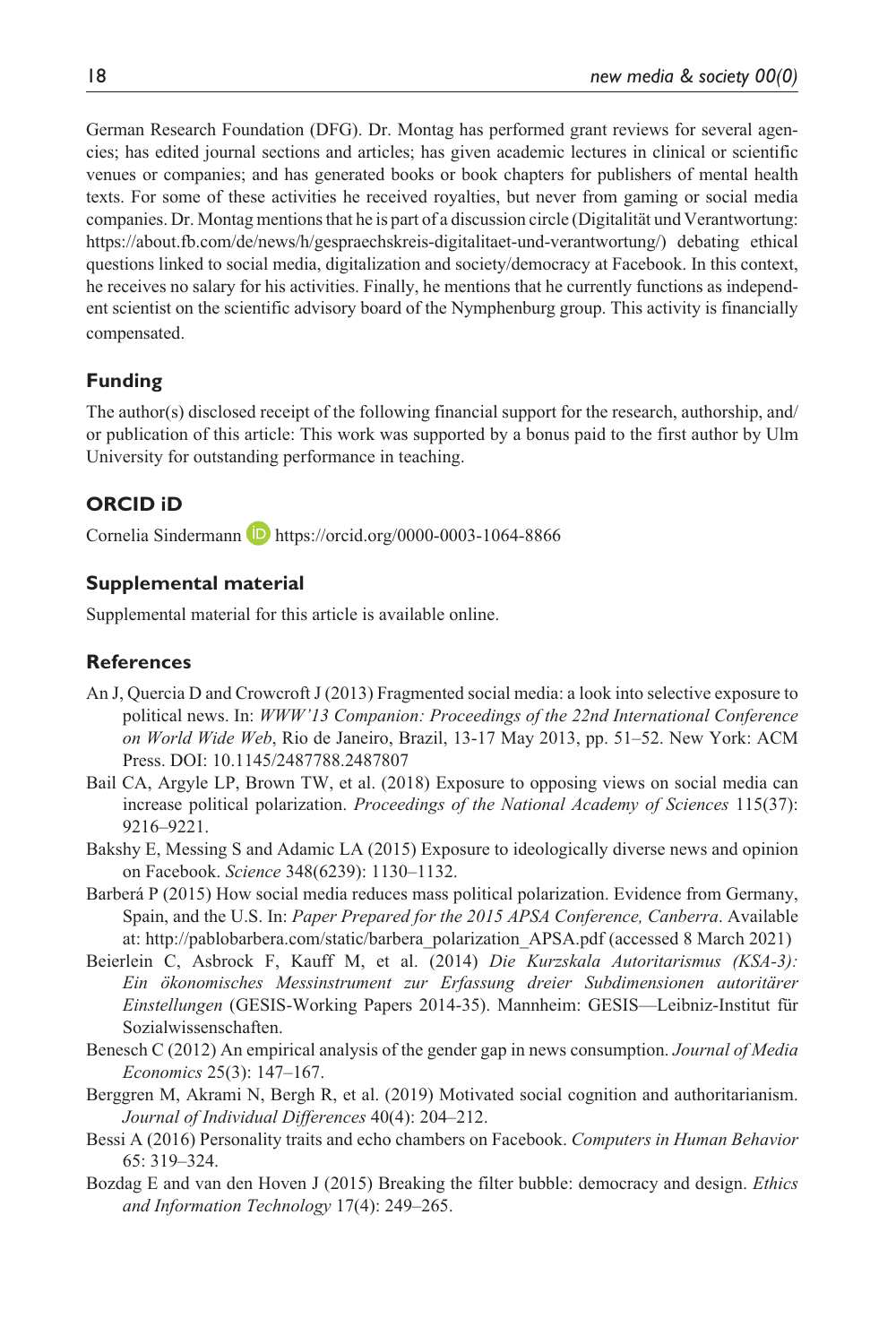- Bundeszentrale fürpolitische Bildung (2017) Parteien in Deutschland—Dossier Parteien—bpb. Available at: https://www.bpb.de/politik/grundfragen/parteien-in-deutschland/ (accessed 18 August 2020)
- Butler JC (2000) Personality and emotional correlates of right-wing authoritarianism. *Social Behavior and Personality: An International Journal* 28(1): 1–14.
- Cohen J (1992) A power primer. *Psychological Bulletin* 112(1): 155–159.
- Costa PT and McCrae RR (1992a) Four ways five factors are basic. *Personality and Individual Differences* 13(6): 653–665.
- Costa PT and McCrae RR (1992b) *Revised NEO Personality Inventory (NEO-PI-R) and NEO Five-Factor Inventory (NEO-FFI) Professional Manual*. Odessa, Fl: Psychological Assessment Resources.
- Dillon, W. R., & Westin, S. (1982). Scoring frequency data for discriminant analysis: Perhaps discrete procedures can be avoided. *Journal of Marketing Research (JMR)* 19(1), 44–56. https:// doi.org/10.2307/3151529
- Duckitt J and Sibley CG (2009) A dual-process motivational model of ideology, politics, and prejudice. *Psychological Inquiry* 20(2–3): 98–109.
- Duckitt J and Sibley CG (2010) Personality, ideology, prejudice, and politics: a dual-process motivational model. *Journal of Personality* 78(6): 1861–1894.
- Edmonds GW, Jackson JJ, Fayard JV, et al. (2008) Is character fate, or is there hope to change my personality yet? *Social and Personality Psychology Compass* 2(1): 399–413.
- Fiske DW (1949) Consistency of the factorial structures of personality ratings from different sources. *The Journal of Abnormal and Social Psychology* 44(3): 329–344.
- Flaxman S, Goel S and Rao JM (2016) Filter bubbles, echo chambers, and online news consumption. *Public Opinion Quarterly* 80(S1): 298–320.
- Forschungsgruppe Wahlen (2020) Politbarometer Dezember 2020. Available at: https://www. forschungsgruppe.de/Umfragen/Politbarometer/Archiv/Politbarometer\_2020/Dezember\_ 2020/ (accessed 29 March 2021)
- Gentzkow M and Shapiro JM (2011) Ideological segregation online and offline. *The Quarterly Journal of Economics* 126(4): 1799–1839.
- Gerber AS, Huber GA, Doherty D, et al. (2012) Disagreement and the avoidance of political discussion: aggregate relationships and differences across personality traits. *American Journal of Political Science* 56(4): 849–874.
- GöfaK Medienforschung (2020) as cited in Statista (2021) TV—Nachrichten—Top-10-Themen im November 2020 nach Sendeminuten. Available at: https://de.statista.com/statistik/daten/ studie/39456/umfrage/top-10-themen-in-den-tv-nachrichten/ (accessed 29 March 2021)
- Goldberg LR (1990) An alternative "description of personality": the big-five factor structure. *Journal of Personality and Social Psychology* 59(6): 1216–1229.
- Götz FM, Gosling SD and Rentfrow PJ (2021) Small effects: the indispensable foundation for a cumulative psychological science. *Perspectives on Psychological Science*. Epub ahead of print 2 July 2021. DOI: 10.1177/1745691620984483
- Heatherly KA, Lu Y and Lee JK (2017) Filtering out the other side? Cross-cutting and like-minded discussions on social networking sites. *New Media & Society* 19(8): 1271–1289.
- Hibbing MV, Ritchie M and Anderson MR (2011) Personality and political discussion. *Political Behavior* 33(4): 601–624.
- John OP and Srivastava S (1999) The big five trait taxonomy: history, measurement, and theoretical perspectives. In: Pervin L and John OP (eds) *Handbook of Personality: Theory and Research*. 2nd ed. New York: Guilford Press, pp. 102–138.
- John OP, Donahue EM and Kentle RL (1991) *The Big-Five Inventory-Version 4A and 54*. Berkley, CA: Berkeley Institute of Personality and Social Research, University of California.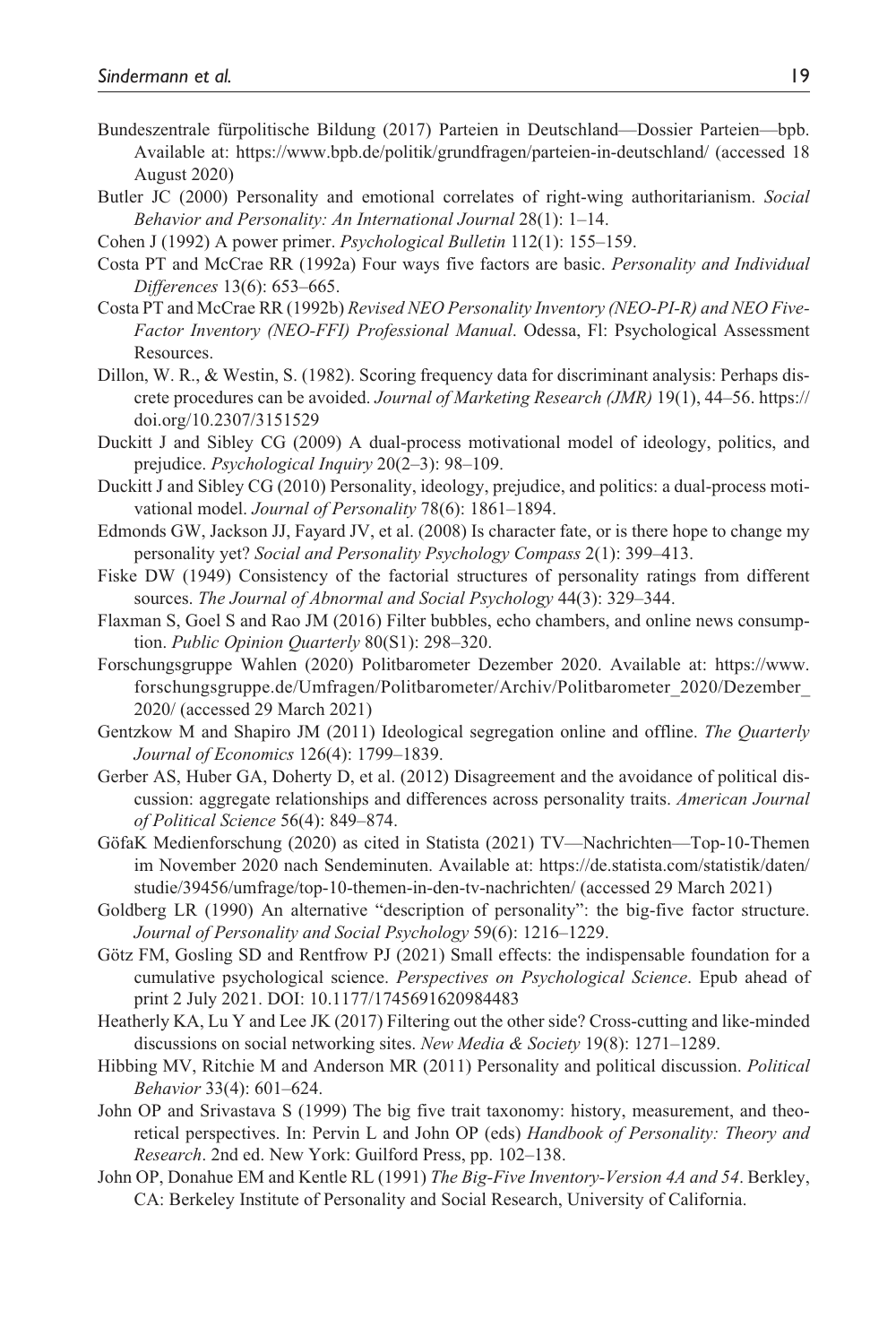- Kannen C (2018) ckannen Softwareentwicklung. Available at: https://ckannen.com/ (accessed 28 September 2020)
- Kannen C (2020) SurveyCoder. Available at: https://www.surveycoder.com/ (accessed 28 September 2020)
- Kim M and Kim C (2018) Personality basis for partisan news media use: openness to experience and consumption of liberal news media. *Mass Communication and Society* 21(6): 814–833.
- Lee JK, Choi J, Kim C, et al. (2014) Social media, network heterogeneity, and opinion polarization. *Journal of Communication* 64(4): 702–722.
- Levy R (2021) Social media, news consumption, and polarization: evidence from a field experiment. *American Economic Review* 111(3): 831–870.
- McDonald JD (2008) Measuring personality constructs: the advantages and disadvantages of selfreports, informant reports and behavioural assessments. *Enquire* 1(1): 75–94.
- Matz SC (2021) Personal echo chambers: openness-to-experience is linked to higher levels of psychological interest diversity in large-scale behavioral data. *Journal of Personality and Social Psychology*. Epub ahead of print 7 January 2021. DOI: 10.1037/pspp0000324.
- Messing S and Westwood S (2012) *How social media introduces biases in selecting and processing news content*. Available at: https://www.researchgate.net/profile/Solomon-Messing/ publication/265673993 How Social Media Introduces Biases in Selecting and Processing\_News\_Content/links/54d8e9620cf2970e4e7a399b/How-Social-Media-Introduces-Biases-in-Selecting-and-Processing-News-Content.pdf
- Miles J and Shevlin M (2001) *Applying Regression and Correlation: A Guide for Students and Researchers*. London: SAGE.
- Min SJ and Wohn DY (2020) Underneath the filter bubble: the role of weak ties and network cultural diversity in cross-cutting exposure to disagreements on social media. *The Journal of Social Media in Society* 9(1): 22–38.
- Mondak JJ and Halperin KD (2008) A framework for the study of personality and political behaviour. *British Journal of Political Science* 38(2): 335–362.
- Mortal M (2011) *Vorauseilender Gehorsam Durch Die "Perfekte Frage"—Die Bestimmung Eines Schwellenwertes Von Vorauseilendem Gehorsam*. Wien: Universität Wien. Available at: https://othes.univie.ac.at/13591/1/2011-03-09\_0206162.pdf (accessed 3 December 2020)
- Newman N, Fletcher R, Kalogeropoulos A, et al. (2017) *Reuters Institute Digital News Report 2017*. Oxford: Reuters Institute for the Study of Journalism. Available at: https://www. reutersagency.com/wp-content/uploads/2020/08/digital-news-report-2017.pdf (accessed 20 May 2019)
- Noor P (2017) The fact that we have access to so many different opinions is driving us to believe that we're in information bubbles. *The Psychologist* 30: 44–47.
- Open Science Collaboration (2015) Estimating the reproducibility of psychological science. *Science* 349(6251): aac4716. DOI: 10.1126/science.aac4716
- Pariser E (2011) *The Filter Bubble: What the Internet Is Hiding from You*. London: Penguin UK.
- Pratto F, Sidanius J, Stallworth LM, et al. (1994) Social dominance orientation: a personality variable predicting social and political attitudes. *Journal of Personality and Social Psychology* 67(4): 741–763.
- R Core Team (2018) *R: A Language and Environment for Statistical Computing*. Vienna: R Foundation for Statistical Computing. Available at: https://www.R-project.org/
- Rammstedt B and Danner D (2017) Die Facettenstruktur des Big Five Inventory (BFI). *Diagnostica* 63(1): 70–84.
- Roberts BW and Mroczek D (2008) Personality trait change in adulthood. *Current Directions in Psychological Science* 17(1): 31–35.